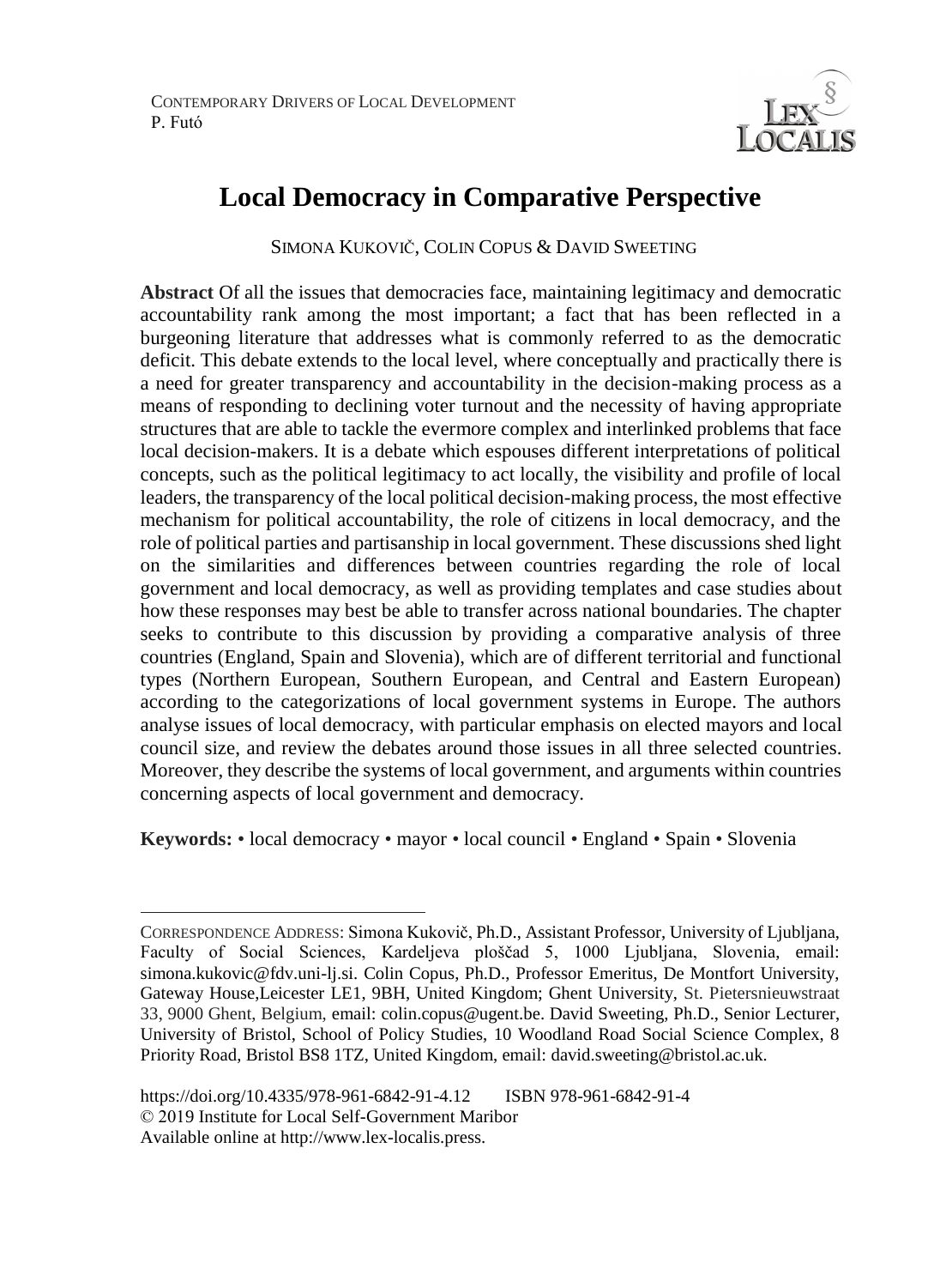#### **1 Introduction**

The point of departure for this chapter is the assumption that democracy is built at the grass-roots level, where claims for personal recognition can be made. This means that local politics must be based on community, and related values of openness, tolerance and inclusion. Furthermore, they must be based on democratic practices like elections, organized group activities, and other ways for citizens to influence the collective actions that tie people together and underpin local democratic infrastructure (Ostrowski and Teune 1993). To qualify as a democracy, a local political system has to allow its citizens' effective control of its political agenda and the decisions thereby rendered. Even if a local political system effectively and efficiently provides public services and facilities in perfect agreement with the needs of its citizens, such a system is not authentically democratic if its citizens are not included into decision-making processes (Denters *et al.* 2014). Local democracy is the idea of promoting a common good under circumstances where there is no strong preexisting agreement about what the common good is, what it entails, and how it can be promoted. It is thus subject to public justification (Barber 1984; Haus and Sweeting 2006).

Weir and Beetham (1999) claim that a system of collective decision-making can be called democratic to the extent that it is subject to control by all members of the relevant association considered as equal. The principle of citizen control is applicable to both direct (participatory) and indirect (representative) democracy. Furthermore, Weir and Beetham (1999) argue that the realization of the principle of control is dependent upon three intermediate principles. First, the *principle of authorization* involves what are largely constitutional provisions that provide public officials with the formal democratic legitimacy to exercise authority on behalf of a population (for example, laws that regulate the electoral procedures by which officials are elected and can be removed from the office). Second, the *principle of accountability* refers to the accountability of public officials to the public (in a representative democracy the main mechanism securing this principle is that of free, competitive elections, where all adult citizens can exercise control over the political fate of political officeholders). Third, the *principle of responsiveness* requires that the government systematically takes note of the full range of public opinion in the formulation and implementation of law and policy. This principle requires a wellfunctioning system of political representation in which elected representatives are open and accessible to public demands, and are also prepared to act upon them (Beetham and Stoker 1996).

The local level of government is critical to the development of democracy because it is the primary channel between the people and authority. In a unitary system, power is devolved by a central government to a local government, but these devolved powers can be revoked by the centre and cannot be used in conflict with central policy direction. In a federal system, power is shared among federal, state and local governments; in practice, the relationship is largely between the state or regional government on one side and local government on the other, because (constitutionally) local government is normally created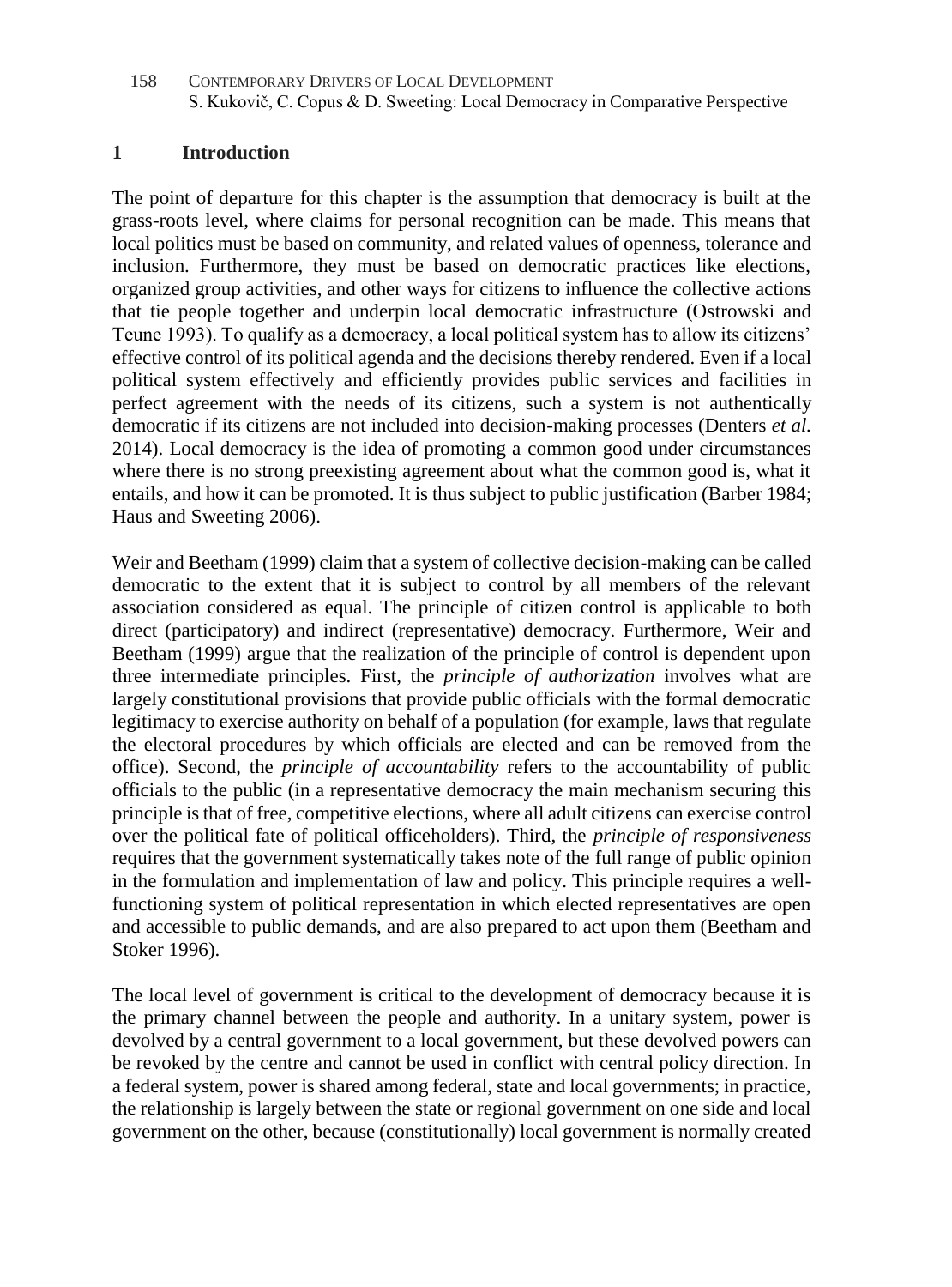within the constitutional mandates of state or regional governments. In any political system, local government is created to "decongest" the functions of central governments and to supply services that are local in nature but which also provide a degree of local self-government and control. This is why local government requires political leaders and citizens that can tolerate legal conflict, accept group differences, and endorse political equality, as relationships in localities are diffuse and the environment is diverse. Complex interests and a wide spectrum of local services create the perfect space for problems to arise that demand flexibility, quick adaptation and responses from local leaders. Therefore, local government is a very significant and specific form of power organization which is accepted in almost every country in the world. Of course, it should be emphasized that local government in different parts of the world have their own specific characteristics and differ considerably. These differences are due to many factors, such as path dependency, tradition, historical circumstances, organizational structure, functioning, scope of responsibilities, type and number of service delivery, activities, normative and financial independence, level of economic development, the size of territory, population, and the like.

Furthermore, while vast differences exist globally in relation to local government (Hambleton and Gross 2007), even within Europe there is rich variety in local government systems organizations and, above all, in different forms of local democracy. To meet the needs of our chapter, we apply a typology of local government systems created by Page and Goldsmith (1987), later updated by John (2001), to draw a distinction between *Northern* and *Southern* European countries.<sup>1</sup> This typology is based on three indicators: first, the proportion (both numerical and type) of functions assigned to the sub-national authority; second, the legal discretion available to local policy-makers; and third, the access of local politicians to the central authority (John 2001, 26). The main idea behind this typology is that there is an inter-relationship between these indicators. It is clear that policies that are enacted, as well as the corresponding leadership roles – which are fulfilled by mayors – vary greatly depending on the pattern of this interaction. The typology presupposes that Northern European systems are marked by a strong decentralization of functions, a high degree of discretion, and the low access of local politicians to the central government, while in Southern European systems local politicians can have a strong influence on the central level of authority, but represent politically weak municipalities.

Moreover, Northern democracies, based on the independent power of the local level to decide about important issues, have developed a system of local government which has become known as a "small political system" (John 2001, 30). Local politicians have to achieve results, typically through the use of local resources and with an emphasis on providing local public services. Since the early 1950s, many municipalities have merged in an attempt to increase efficiency and provide better public services. In Northern European systems there are only a few levels of authority. On the other hand, local politicians of southern democracies are forced to act within a given framework of territorial representation and political localism, and to use different networks to access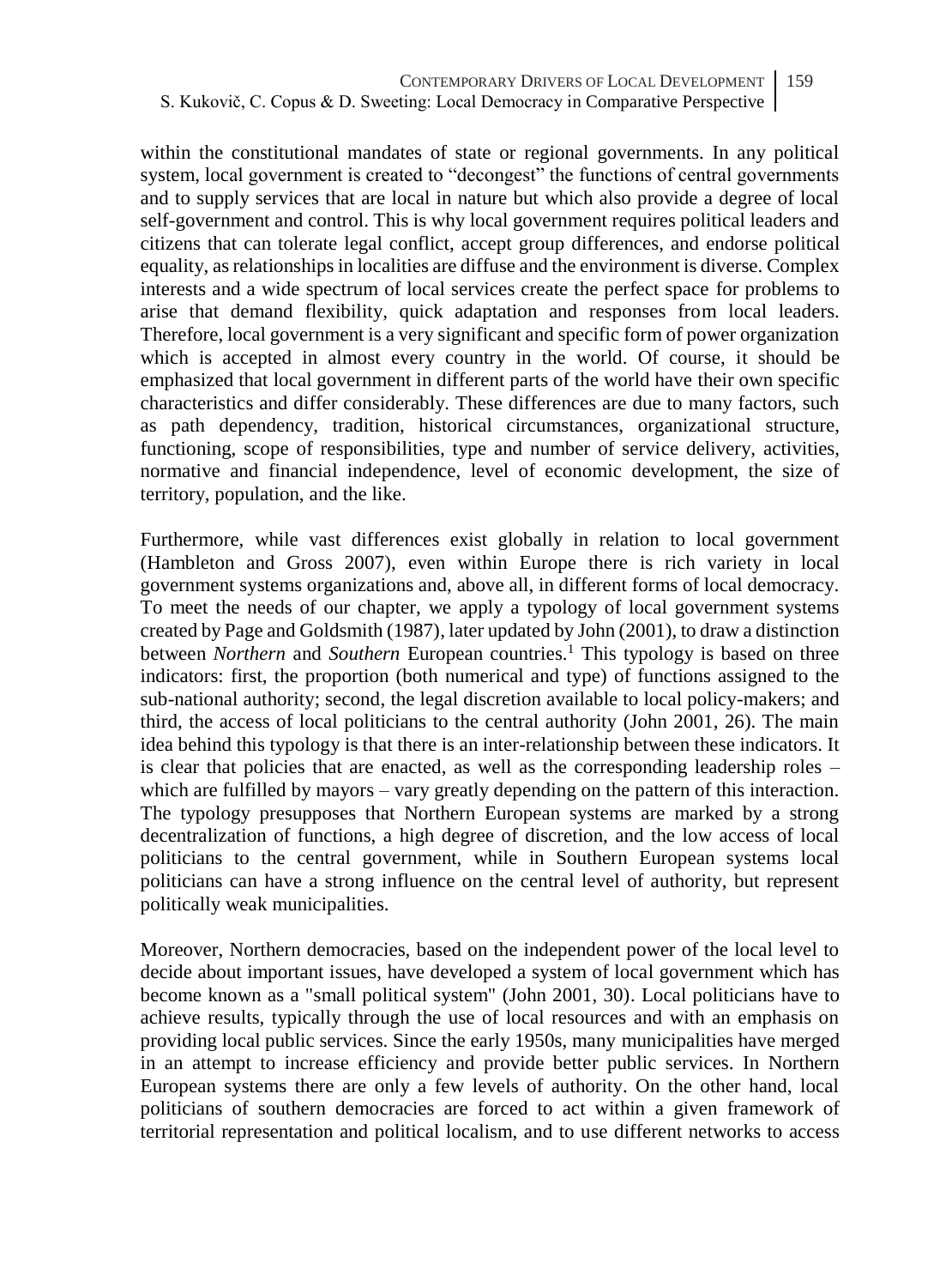national and regional centers of political power in order to represent local affairs (Page 1991; John 2001). The size of local communities is still small, because, within a given context, community identity has been more important than the effectiveness of public services. Southern European countries therefore have many levels of authority – partly as a means of increasing the potential of territorial representation (Heinelt and Hlepas 2006, 23–24; Kukovič 2015, 35–36).

The typology of Northern and Southern Europe has clear advantages as it is simple and avoids the old institutionalism that has long prevailed in comparative analyses of governments, including the analysis of local authorities. Of course, on the other hand, there are also some disadvantages; for example, only a limited number of countries were included in the original analysis. Furthermore, at the time when Page and Goldsmith's (1987) typologies were originally developed, the new democracies of Central and Eastern Europe did not yet exist as autonomous countries with their own local government structure and development. However, a few years later Swianiewicz (2014) provided an Eastern European typology of twenty countries based on: (i) territorial organization and tiers of elected local government, (ii) scope of functions provided (functional decentralization), (iii) financial autonomy, and (iv) horizontal power relations within local government institutions (election systems and relationships between mayors and councils): this typology adds to our developing understanding of the nature of the relationship between the centre and localities.

The main purpose of this chapter is to present three examples of different structures and patterns of local democracy in three European countries which have different territorial and functional types of local government. We analyse and compare English local government as representative of the Northern type, Spanish local government as representative of the Southern type, and Slovenian local government as representative of new Central and Eastern European type. We analyse issues related to local democracy, with particular emphasis on elected mayors and local council size.

In looking at these issues in more detail, this chapter proceeds as follows. First, we examine the different historical roots of local government in England, Spain and Slovenia. The next section describes the contextual settings and puts an emphasis on local leadership – the mayor; the third section sets out to analyse the role of the local council in selected countries, while the final section discusses and draws out the lessons from the three selected cases.

### **2 The context of local government in England, Spain and Slovenia**

The current territorial organization of the 28 EU member states is very diverse, both at the state- and the sub-national level. At the state level, the 28 member states can be classified into three main categories: three countries are federal States (Austria, Belgium and Germany), two are regionalized States with a quasi-federal structure (Italy and Spain), and the remaining countries are unitary States, although some have asymmetrical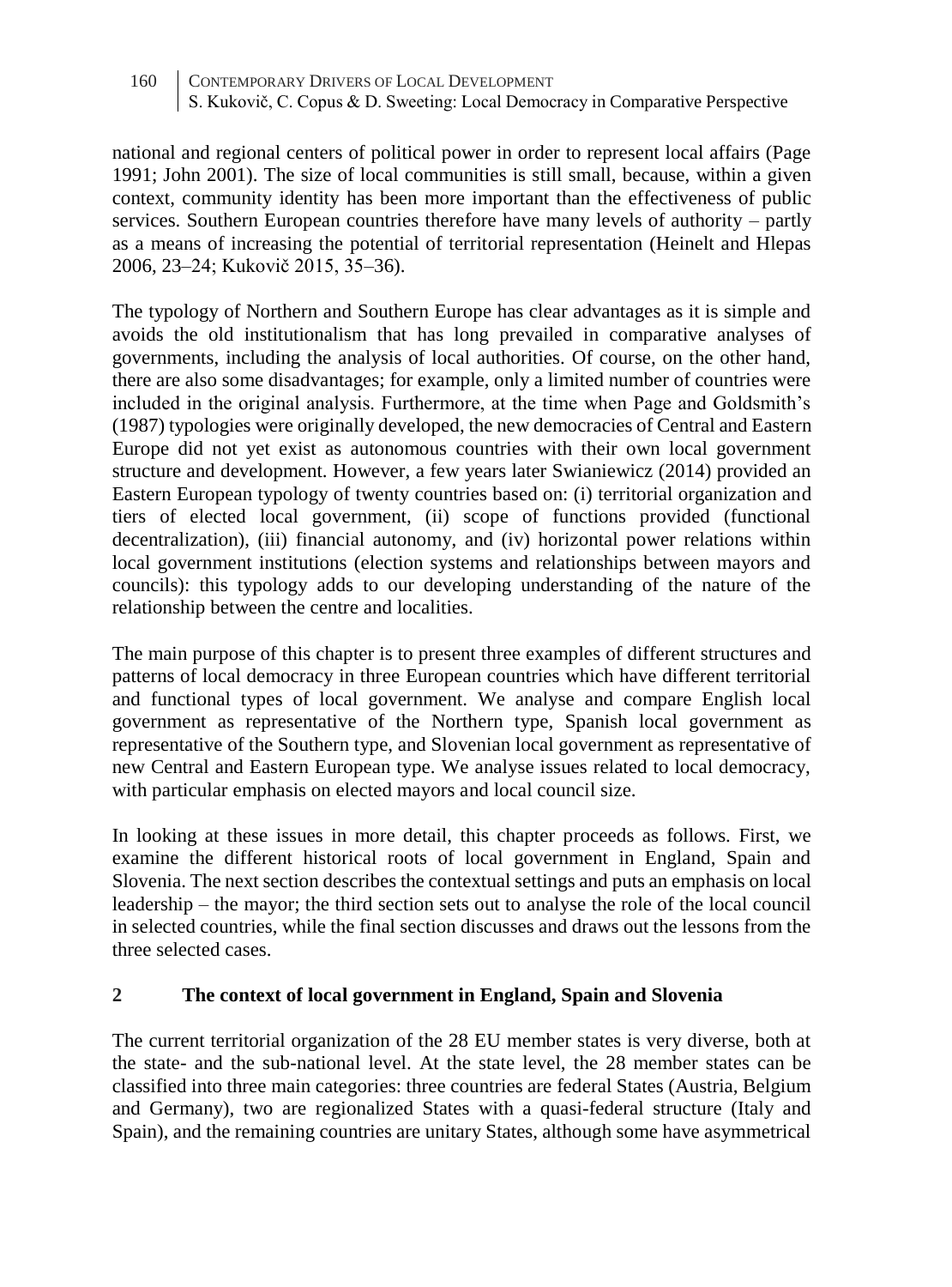forms of organization (Portugal, the UK). Despite their different territorial organization, all three countries have formed local governments which are organized into one, two or three tiers, depending on the country.

**English** local government is organizationally diverse and, for traditional and political reasons, either exists in a two-tier structure in parts of England – i.e. county and district councils; a unitary system – where all services and functions are provided by a single council, a structure which exists in both semi-rural and urban areas; or in the form of parishes – the smaller units of local government, very distinct from the counties, districts and unitary councils.

Some elements of this structure can be traced back to arrangements in place before the Norman Conquest which developed from Anglo-Saxon hundreds, burghs and shires. Modern democratic local government in England began to develop with the 1835 Municipal Corporations Act with further democratization taking place in the 1880s. In the late 1960s a plan was to drawn up for a pattern of 60 single-tier councils throughout the country, but the incoming Conservative government replaced that proposal with the implementation of a two-tier structure of country and district arrangements. The current shape of local government in England was introduced by the Local Government Act 1972, which reduced the number of county councils in England from 58 to 47 and the number of district councils from 1,249 to 333. Subsequent legislation has further reduced the number of county councils to 34 and the number of district councils to 238. The Act also created six metropolitan counties with 36 metropolitan districts among them to cover the major conurbations of the country; these metropolitan counties, along with the Greater London Council although not the metropolitan districts, were abolished by the Local Government Act in 1985. Since then, these large metropolitan areas of the country have been represented by single tier (Copus 2010, 8).

The Greater London Council was replaced by the 25-member London Assembly and the directly elected mayor of London by the Greater London Act 1999. These new bodies exist alongside 32 London boroughs, created in 1965 at the same time as the Greater London Council. In addition to the two-tier structure of local government which covers most of England (after the abolition of the metropolitan counties and Greater London Council the metropolitan and London Boroughs became de facto unitary councils) there are 55 unitary authorities, created under the Local Government Act 1992. Unitary councils can be created by a statutory instrument: that is, by the Secretary of State and without the employment of the full process of parliamentary legislation – they are, however, powerful councils, providing a full range of local services (Copus 2010, 8).

Following the death of Franco in 1975, **Spanish** society was confronted with the question of how to establish a constitution which could transform a unitary and centralized state into a politically decentralized and modern democratic one. The 1978 Constitution has since guided the formation of the Spanish state and the asymmetrical devolution with which it is associated.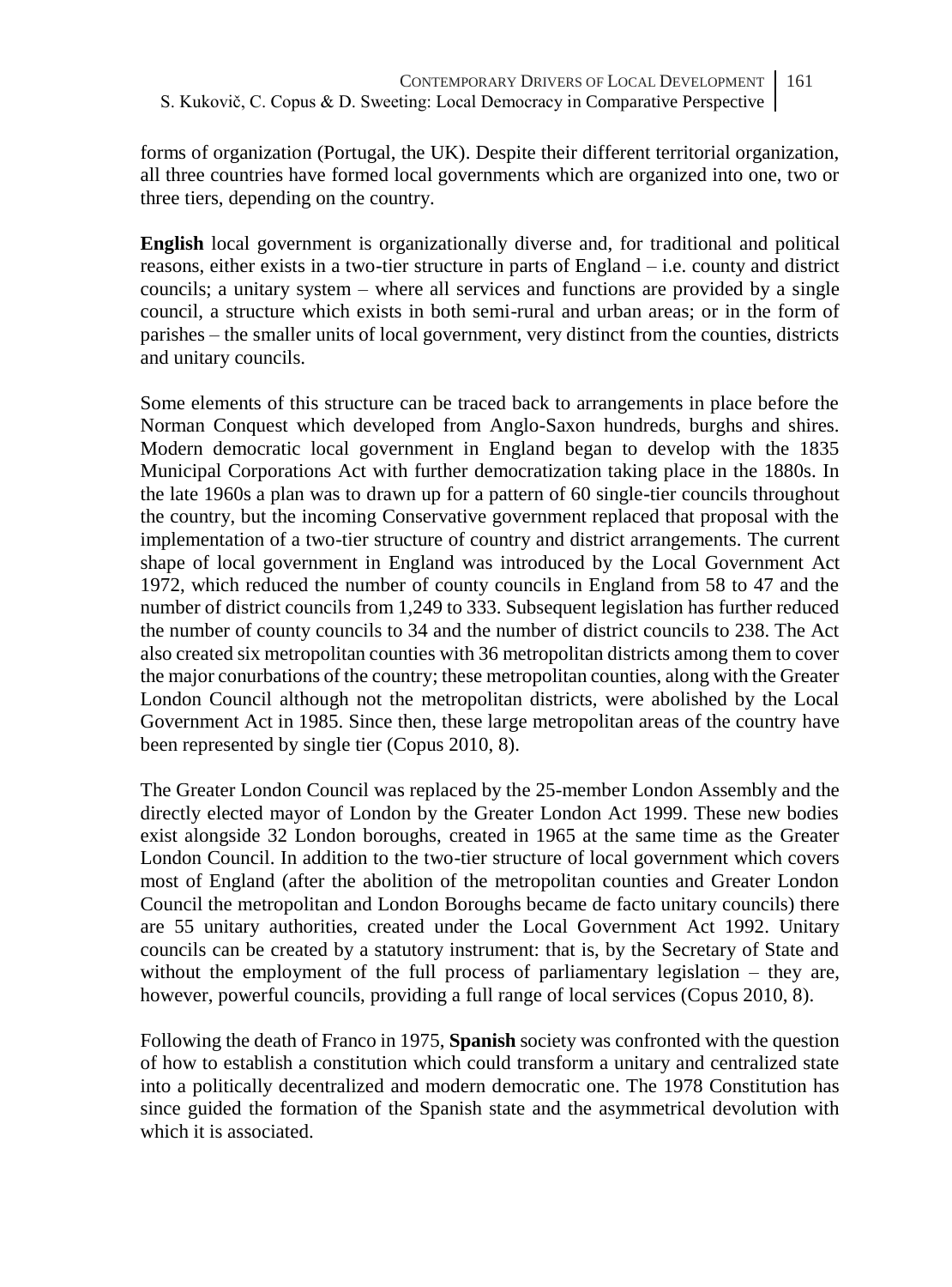In the first phase of development (1979 to 1981), the Statutes of Autonomy were granted to the historical communities the Basque Country and Catalonia (1979); Galicia (1981); and Andalusia (1981). During this phase the autonomous agreements of 1981 were signed, establishing the map of autonomous communities and the route to autonomy for each of them, and the organizational structure, uniform to all Autonomous Communities (Legislative Assembly, Government Council and President) with an end date for the process set as 1 February, 1983. In the second phase (1981 to 1992), the map of autonomous communities was gradually completed with 17 separate autonomous communities, being constituted through the different processes and methods established by the Constitution. In the third phase (1992 to 1996), the Autonomous Agreements of 1992 were signed, which equally granted powers and responsibilities to certain Autonomous Communities through the reform of their Statutes of Autonomy. In this phase the reform of the Spanish Senate took place in order to increase its territorial representation. Finally, in 1994, the General Commission for the Autonomous Communities was created which integrated senators and representatives from the national and autonomous community governments who may intervene in its sessions and request the calling of a meeting. In 1995, once Ceuta and Melilla became autonomous cities, the autonomous process was completed in terms of the map of autonomous communities (Nivero de Jaime 2009, 67).

The Spanish Constitution established a model of a state with three levels of government and administration: central, regional and local. The completed constitution is composed of 17 autonomous communities and two autonomous cities. The local model, which is divided into municipal and provincial subdivisions, is comprised of more than 8,100 municipalities and 50 provinces (Nivero de Jaime 2009, 67).

**Slovenia** – by far the youngest of the selected countries – has only one tier of local government. On the territory of what is now Slovenia, local government had already been introduced in the mid-1800s by the Austrian act on municipalities, signed by the then Kaiser in 1849. The first municipal representative bodies in Carniola were elected in 1850. Sixteen years later an act on municipalities was adopted, and from then on legislative regulation of local government was performed continually until 1955, when a socialist communal system was introduced, de facto abolishing local government. In the communal system, the municipality was a so-called socio-political community that primarily acted in the name of the state, whereas local government proper existed in part only in local communities at the sub-municipal level (Haček *et al.* 2017, 113).

After Slovenia gained independence in 1991, the introduction of local government was one of the most important and difficult tasks, as this represented radical change in the then-self-governing communal organization in the direction of the "classical local government" of the European type. The first steps were preparations for creating the technical groundwork to support the project of local government which had already been prepared in 1989, the adoption of the new Slovenian Constitution with a significant emphasis on local government at the end of 1991, and the adoption of the basic law on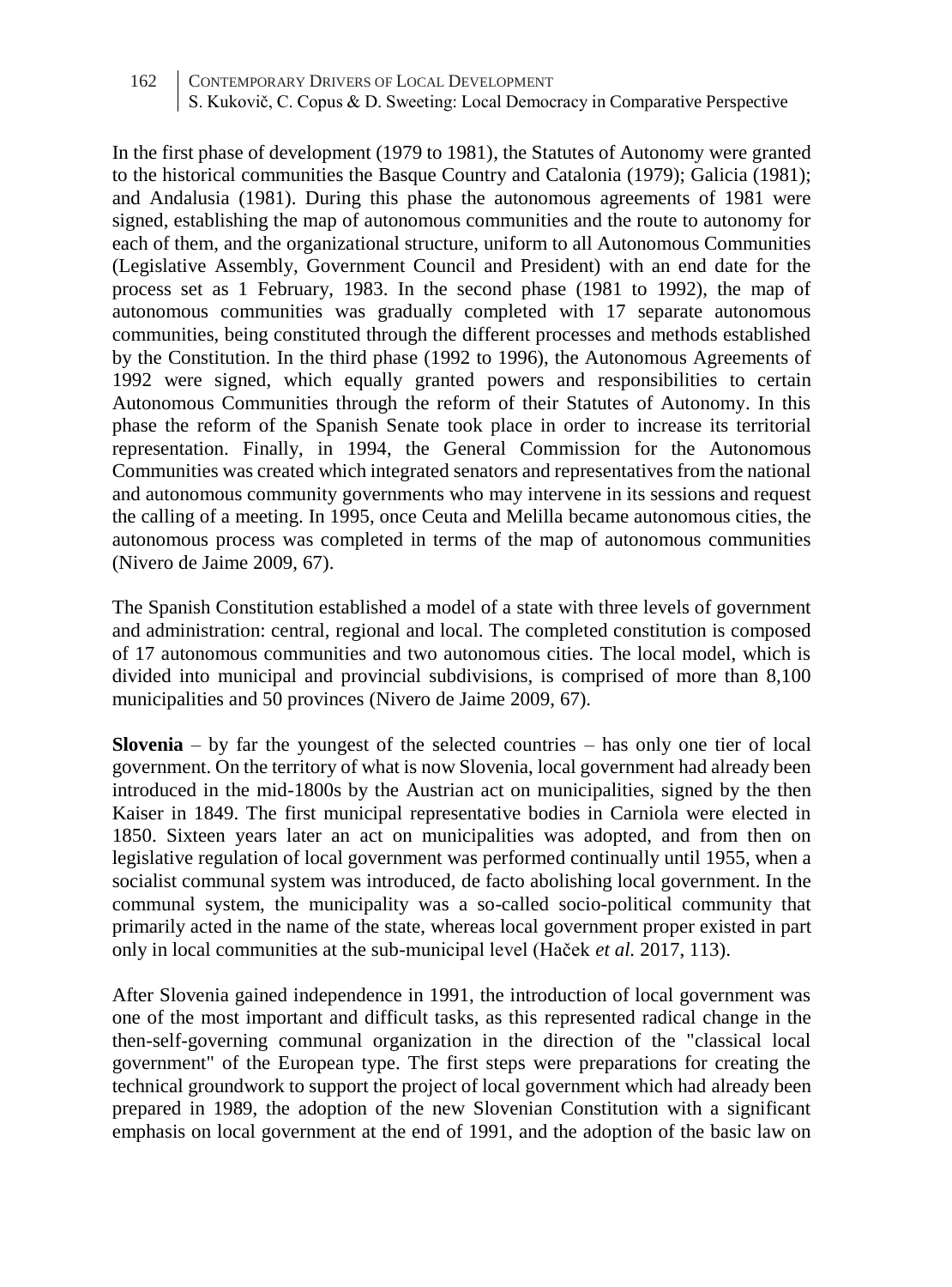local government in December 1993. Foundations for the implementation of the reform of local government were laid with the adoption of the Act of Referendum for the establishment of municipalities in 1994, when 147 municipalities were established. In Slovenia, local-self-government has been in operation since January 1995, when the old system was finally replaced and territorially modified municipalities, having new substance and new representative bodies, became operational.

At every local election since 1998 new municipalities have been established (the latest municipality was established in autumn 2014), bringing the current number of municipalities to 212.

This brief review shows that local government development has significantly different historical roots in the three selected countries. However, the lowest local government unit is the municipality, which ensures the delivery of community services to the population. Municipalities, which are very diverse both in terms of localization, size, organization and resources, manage basic local public services such as distribution networks (water, waste, public transport, public lighting, etc.), leisure and living environment services (urban planning, protection of the environment, etc.), and are also in charge of primary education and social services (Hermenier 2009). For the effective and efficient performance of public services, municipalities require leadership, which is confronted with the everyday challenges of a troubled environment. With this contextual setting in mind, we move on to explore the mayoral office in all three selected cases.

## **3 Who puts the mayor into office?: The role of, and elections for mayor**

There are several reasons why local political leaders and leadership should be subject to extensive research that uses a comparative perspective (Paige 1977; Nixon 1982; Wiatr 1988). One of the most important reasons for a comparative approach relates to the fact that the local government settings in which local leaders work differ considerably. Thus, by comparing local leaders and their activities, we can discover much about local leadership and reveal important information about the local government system and local democracy of a particular country (Farrell 1970).

Different structures of governance imply different roles for local actors and for local political elites, including local political leaders. Within the context of local governance, these are crucial for the development of local democracy. Mayors have to deal with economic and social conflicts that arise in the community. They are also accountable for successes (or failures) in resolving these problems and for the development of a civil culture of democracy (Linder and Heierli 1999, 2) that embraces values of inclusion, tolerance and openness. In democracies, mayors are meant to be responsive to their electorate – they listen to their wishes, are open to participation, to propositions and advice from different actors and they try to seek or negotiate compromises. In most settings, the behaviour of mayors is of important symbolic as well as instrumental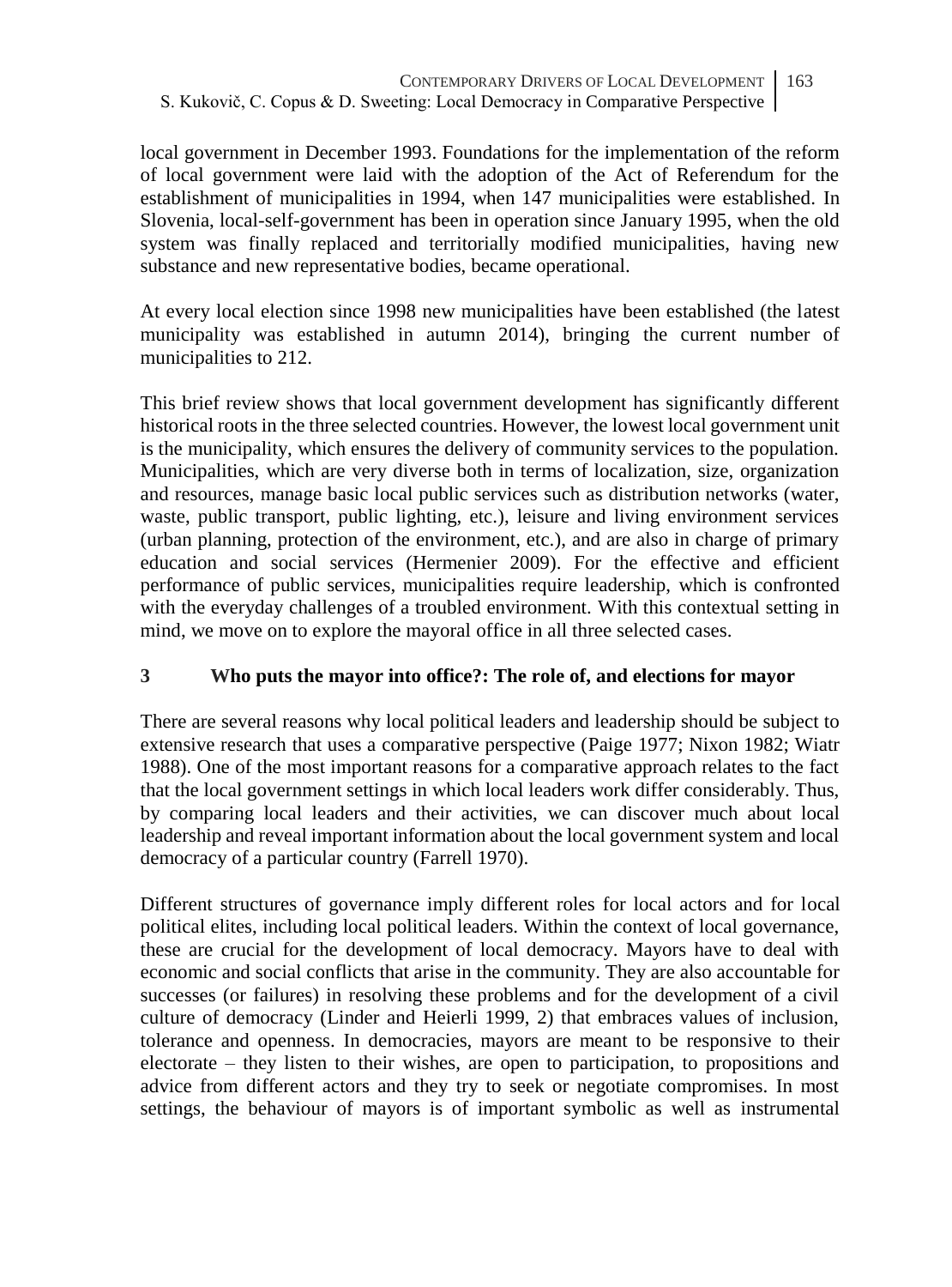significance and is, at least to some extent, affected by their beliefs about local democracy.

In recent decades ensuring the satisfaction of citizens through service delivery has become an important task for local leaders (Haus and Sweeting 2006, 155; Sweeting and Copus 2012), entailing the increasing presence of the marketization of political relationships and the stimulation of competition within the public sector. Additionally, as local leaders act as mediators seeking compromise between different interest groups and other local actors, they are seen as conflict dealers in situations where none of the different actors or groups is strong enough to enforce a solution against the will of the others (Haus and Sweeting 2006).

We start our analysis of local leaders with evidence from **English** local government. The Local Government Act from 2000 radically transformed the structure of political decision-making in local government, and Part II of the Act required all councils with populations above 85,000 to introduce one of three new-style executive political decision-making arrangements. The three executive options available under the Act were: (1) a directly elected executive mayor and cabinet, (2) a mayor and council manager (an option removed by the Local Government and Public Involvement in Health Act 2007), and (3) an indirectly elected executive leader and cabinet (Copus 2018, 500).

The indirectly elected leader and cabinet option was preferred by the overwhelming majority of councils, which is not surprising as this option represents the least change to existing practices and structures and maintains the right of councillors to choose local leaders. Here, the council, but in reality the ruling party group, selects one of its members to be leader. A cabinet of up to nine councillors (plus the leader of the council) is formed, again, normally from the majority party group, unless the council has no overall control. The leader and cabinet form the council's political executive. The system is not dissimilar to that which existed prior to the 2000 Act when the ruling group would ensure that the council appointed its leader as council leader and went on to elect a number of committee chairs and vice-chairs from among its number. The main difference is that, since the 2000 Act, individual councillors can have decision-making delegated directly to them – much like government ministers.

The directly elected mayor is the executive political head of the council, but, unlike a council leader, all the voters in a council area elect him or her. There are two ways in which an elected mayor can be introduced through the council's executive arrangements: (1) a referendum is held after the collection of a petition signed by 5% of local people which delivers a "yes" vote, following which an election for a mayor must be held within six months, or (2) a council meeting can vote to introduce an elected mayor – without a referendum. Much debate has centred on the issue of a directly elected mayor, a political office very different from the current ceremonial mayor that chairs council meetings. Despite many councillors complaining that the mayoral office should see that the concentration of power is in the hands of a single individual, the reality is different from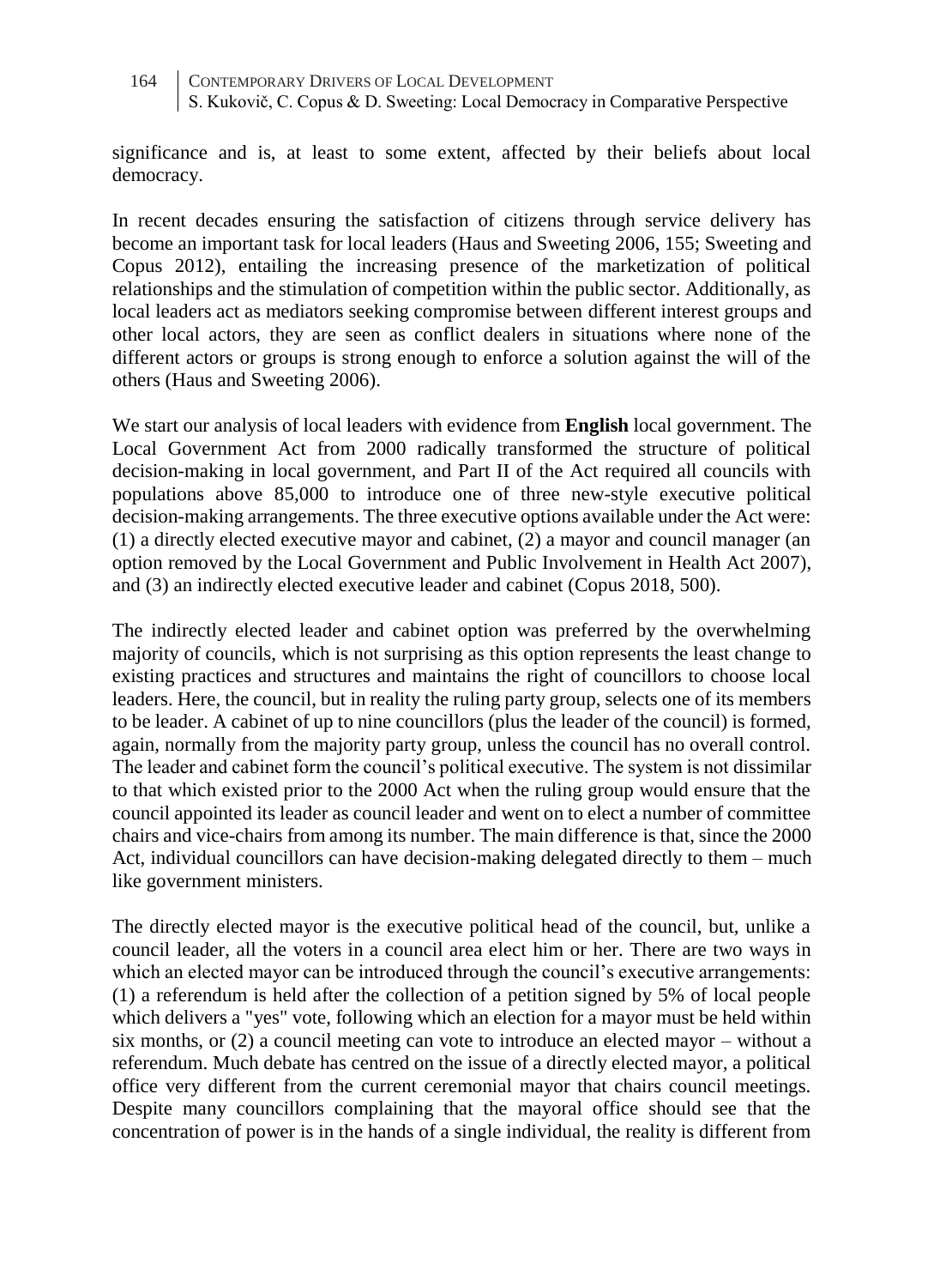that which is often claimed (Copus 2006). The directly elected mayor has broadly similar powers to those of the indirectly elected leader. The elected mayor is elected by all the voters in a council area, not just by councillors, and thus has a direct electoral mandate that is far more powerful and legitimate than the indirect one granted to a council leader by fellow councillors. The directly elected mayor is elected through a supplementary vote system, where voters place a cross in a first- and second-preference column against their preferred two candidates (Copus and Dadd 2014). After the first count, if no single candidate receives fifty percent of the votes cast, all but the top two candidates are eliminated and the second-preference votes are redistributed to the remaining candidates.

The introduction of directly elected mayors has brought into existence a highly visible local political head of the council with responsibility for providing political leadership, proposing a policy framework for the council, preparing the council's budget and taking executive decisions. Directly elected mayors on the surface appear to be a radical change for local government, but the mayors and councils on which they serve were given no new powers that would clearly distinguish them and their councils from any non-mayoral councils of the same type. It is thus not so much the power of the mayor that is different, but rather how they get the job, and here it is the voters that decide instead of a handful of councillors from the ruling group on the council (Copus 2018, 500).

Between 2000 and October 2016, 53 mayoral referendums were held across England, of which only 16 delivered a "yes" vote. This figure includes the ten referendums in English cities in May 2012 required by the government under the Localism Act 2011. Two councils – Stoke and Hartlepool – subsequently eliminated the office of directly elected mayor and returned to a system with an indirectly elected council leader. However, two councils – Liverpool and Leicester – resolved to introduce an elected mayor under powers granted by the 2007 Local Government and Public Involvement in Health Act, which allowed councils, following a two-thirds majority decision by councillors, to adopt an elected mayor without a local referendum. What was clear after the initial round of mayoral elections in 2002 was that voters in at least half the mayoral contests had taken the opportunity the new arrangements had given them to reject candidates from political parties, and often from the party that had long controlled the council. Political parties have since regained territory in mayoral elections, and in 2016 only two mayors were independents. Taken as a whole, out of 352 English councils, only 16, excluding London, are headed by a directly elected mayor (Copus 2011; Fenwick and Elcock 2014; Copus 2018).

On the other hand, **Spanish** mayors *(alcaldes)* have had an effective leadership role for decades and are strong and visible local leaders; some authors (Magre and Bertrana 2005; 2007) even talk about the presidentialism of Spanish mayors (Wollmann 2012). Comparative studies rank them as among the strongest mayors in Europe, and one study has categorized them as "directly elected mayors" (Heinelt and Hlepas 2006). Spanish mayors are, however, indirectly elected by councillors, and only those candidates that are at the head of their party lists can become mayors.<sup>2</sup> While coalitions between smaller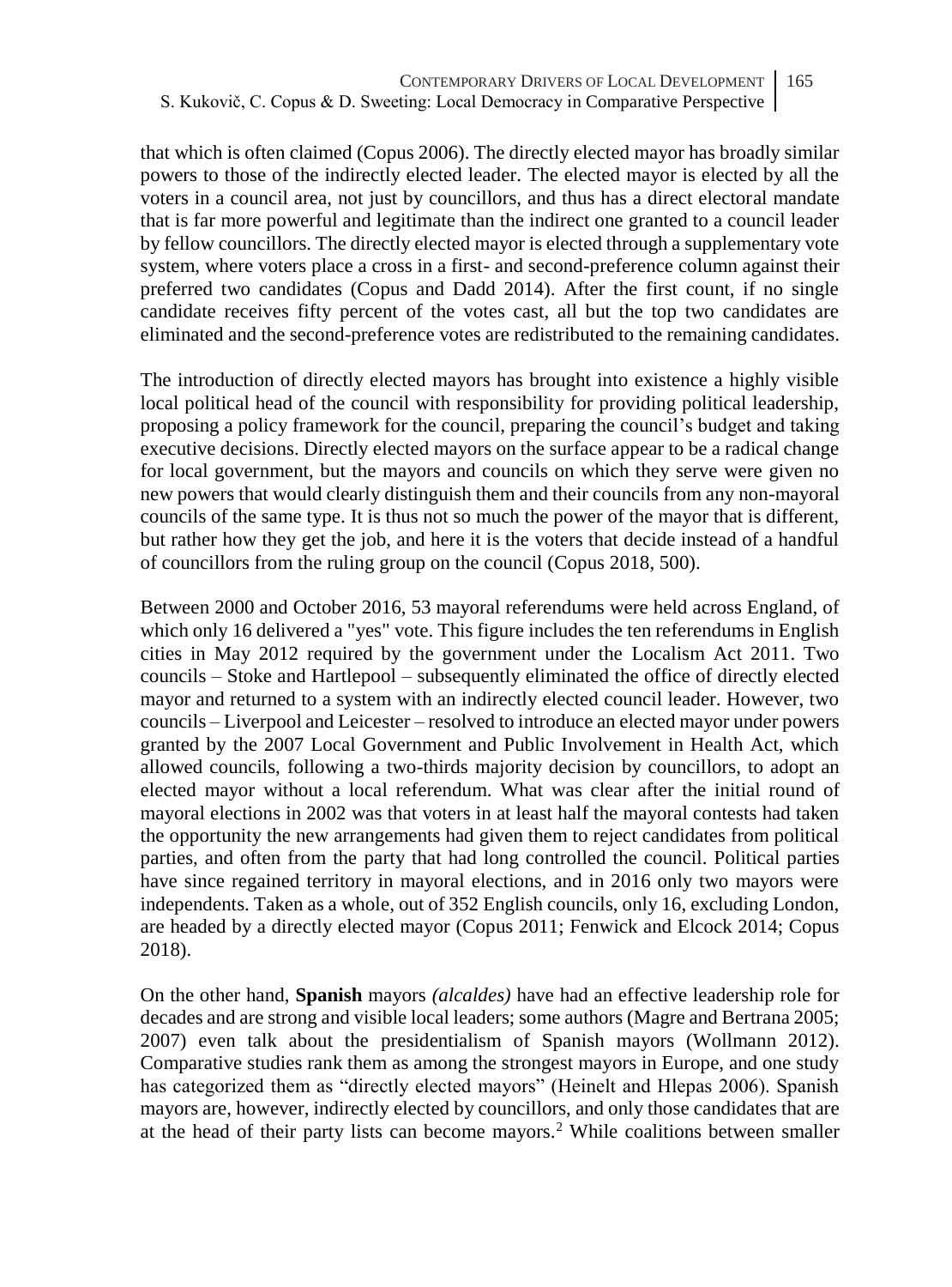parties that support a mayor are possible, the mayor is usually the head of the largest party group of elected councillors, and that party will in most cases have either a majority of votes, or will have been the most- voted-for party (Navarro and Sweeting 2014).<sup>3</sup> Local elections appear as contests between candidates for mayor, rather than between lists of candidates for local council. The campaigns are very personalized and focused on the heads of the list – i.e. only on those candidates who can become mayor. Although the formal election of the mayor is in the hands of the councillors (of the political parties in reality), the fact that only the head of the list can occupy the mayor's office gives voters a controlling influence over the election of the mayor. The legitimacy required to occupy the mayoral position is also reinforced by the fact that electoral participation in Spain is high in comparative terms.

Legal provisions identify the mayor as the head of the municipal corporation, and in a context when the powers and influence of appointed council officers are relatively weak, is in overall political and administrative control of council bureaucracy. The mayor has the formal power of appointing deputy mayors and members of the governing board and sets the full council agenda. The clearly defined hierarchy in the municipality facilitates the effectiveness of the decision-making process and the implementation of policy priorities. The mayor has the general power of direction and the support of the government team to make decisions, more so than many other European mayors. In the Spanish case, the concentration of power is seen (rather dangerously) as an advantage, enabling the mayor to implement the party's electoral program (Navarro and Sweeting 2014). Beyond the internal activity of the municipality, the mayor represents the community to the outside world. Local media usually generously cover the activities of the town hall, often focusing on mayoral activities (Navarro and Sweeting 2014).

Since the transformation to democracy, Spanish mayors have been the central figures in local government and politics in their areas, despite the fact that they lead municipalities with limited powers. As city leaders they have full legitimacy and their indirectly elected status does not prevent them from wielding considerable influence in local governance. In addition to the formal prerogatives granted by law, a very personalized leadership culture and loyalty to the party on behalf of councillors adds to their potency (Sweeting 2009). These informal rules are essential for maintaining the strong position of the mayor. The visibility of the mayor's office is a clear feature of the Spanish system, and the mayor is undoubtedly the political leader of the municipality.

In **Slovenia** voters elect mayors directly for a four-year term of office. The right to vote is conferred upon voters who have permanent residence in the municipality (The Local Self-Government Act 2007, Article 42). The right to vote and to be elected as mayor is conferred upon every citizen who has the right to vote in elections to the municipal council. The Slovenian system of local government features a fairly simple candidacy procedure, since mayoral candidates can be proposed by political parties or groups of voters. If the latter is the case, the candidacy must be supported by a number of signatures equal to at least two percent of all voters who have cast their votes in the first round of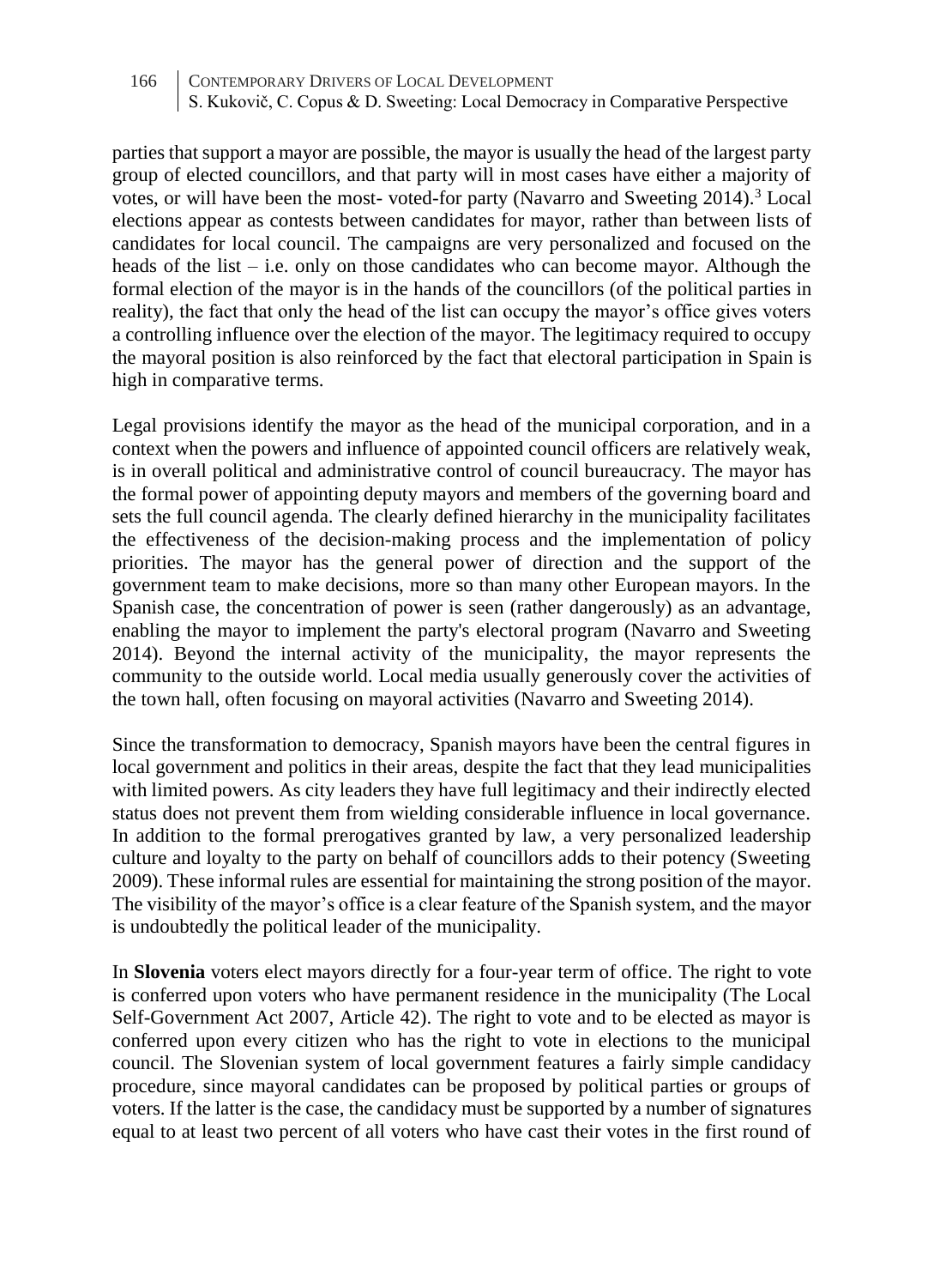the most recent mayoral election, yet this number must not be less than fifteen, and need not be more than 2,500. Mayoral elections use a double-round absolute majority vote system; in other words, the candidate who receives the absolute majority of the votes that are cast is elected as the mayor. If none of the candidates receive the majority of the votes that are cast, a second round of elections is held between the two candidates who received the greatest number of votes in the preceding round. If two or more candidates receive the same highest number of votes, or if two or more candidates receive the same second highest number of votes, the choice of candidates that will enter the second round, which has to be held no later than 21 days after the first round, is determined by lot.

As mentioned, mayoral candidates can be determined by political parties and groups of voters. Non-partisan candidates can submit their candidacies if they are supported by groups of voters; the size of any such group is ultimately determined by the size of the municipality in which such candidate is proposed. In this way, non-partisan candidates have a relatively simple way of asserting their passive suffrage, a claim which is also confirmed by empirical data about local elections since the 1990s. These reveal that nonpartisan candidates have been increasingly successful, as the proportion of elected candidates relative to the number of candidacies submitted is significant. Haček (2010, 43) concludes that the absolute number of mayors who, at least formally, have not run for the office as members of political parties has been constantly increasing; ever since the 1998 local elections, the greatest number of municipalities that have had mayors who have not been proposed by any political party has increased (43 at the 1998 local elections, 59 in 2002, 66 in 2006, 70 in 2010 and 115 in 2014).

In accordance with the organization of the work of the municipality and the distribution of competences within the municipality's tasks across municipal bodies, the function of the mayor is at the same time both executive and coordinative. In addition, the mayor has various functions in relation to the municipal council as well as varying influence on its operation. On the one hand, the mayor's responsibility is to take care of the implementation of decisions adopted by the municipal council; on the other, he or she has an important function in proposing an array of decisions to the municipal council, and finally overseeing the lawfulness of the latter's operation (Kaučič and Grad 2008, 369–370).

The mayor is the "master" of the municipality. Namely, by signing different contracts, inviting public tenders, through rational and economical implementation of the budget, and consistent adherence to the principle of good diligence, and all of this on a daily basis, the mayor takes care of the municipality's assets and increases its value and quality. Their task is also to summon citizens' assemblies and (when people's lives and/or property are compromised) to adopt urgent measures (Prašnikar 2000, 46). However, the mayor's most important function is to be the head of the municipal administration. Mayors are sovereign and practically "untouchable" throughout their entire term of office. Together with the municipal administration that they head, mayors can pursue a very independent policy in the municipality, regardless of that pursued by the municipal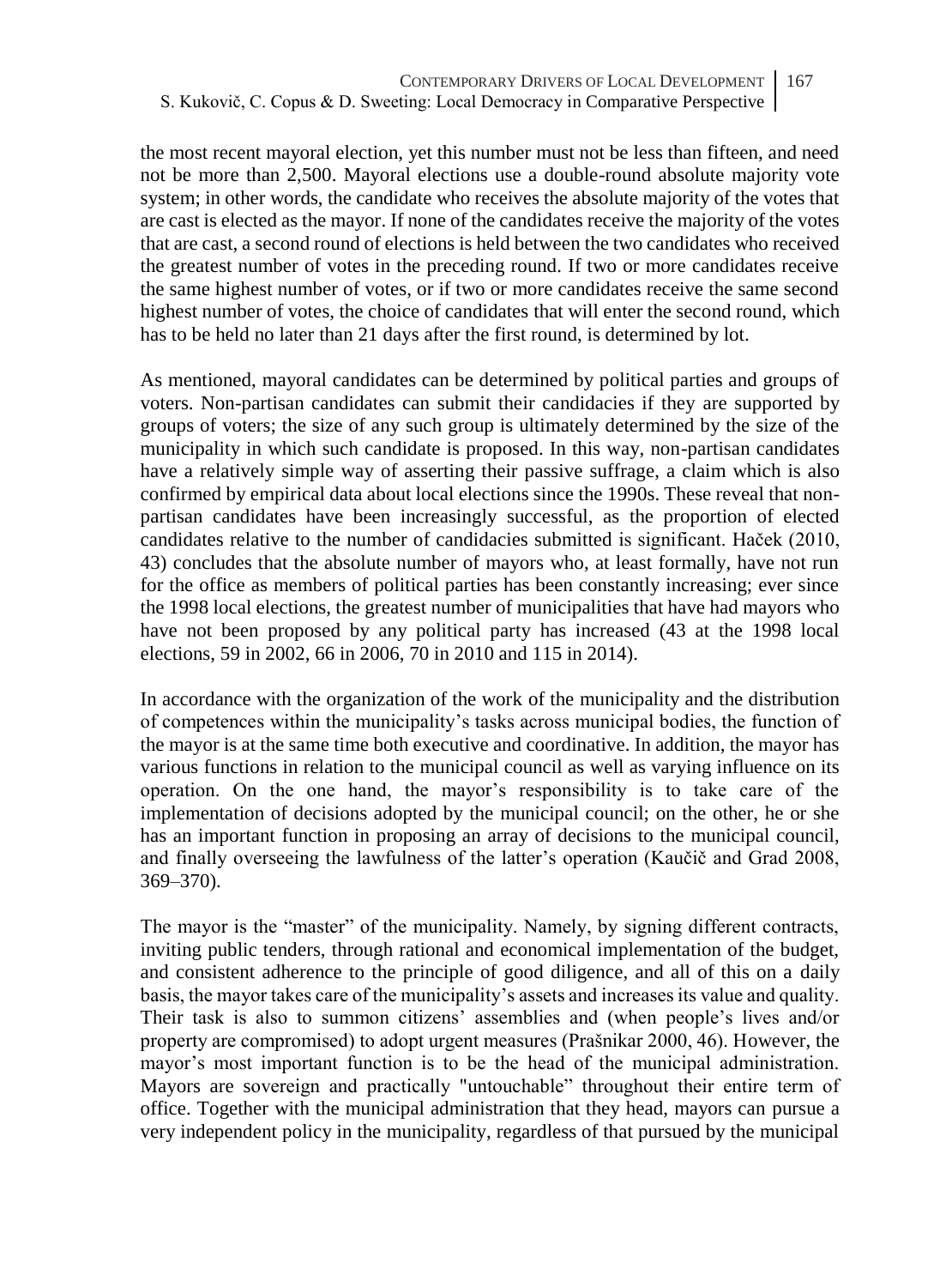council. However, this can be problematic in cases when the elected mayor does not come from one of the political parties that control a majority in the municipal council. The Slovenian mayor is thus the central figure in the Slovenian local government system and, being an individual, one-person body, is the most recognized political figure among the citizenry (Kukovič 2018).

In this section we have put emphasis on the characteristics of mayors in three different countries. We analysed who is responsible for putting mayors into office and what the role of these mayors is once they occupy office. In this regard, each country uses different mechanisms. In England, executive mayors can be elected directly by voters or indirectly among local councillors; in Spain, the plenary assembly elects the mayor, with a legal clause providing for the candidate of the best-supported party to be automatically elected mayor when the full council cannot agree, which in fact means that voters have considerable influence on the election of the mayor. In Slovenia, direct elections of mayors are in use, whereby citizens themselves decide who will occupy the most recognizable position at the local level. In the next section we discuss the size of local councils and how the role of these representative bodies is perceived in each national setting.

#### **4 The local council: legislative body and meeting point of political interests**

Of all the issues that democracies face, legitimacy and democratic accountability rank among the most important (Norris 2011), a fact reflected in a burgeoning literature that addresses what is commonly referred to as the democratic deficit. The debate also extends to the local level, where it has been argued that there is a need for greater transparency and accountability in the decision-making process as a means of responding to declining voter turnout and the necessity of having appropriate structures for tackling the evermore complex and interlinked problems that local decision-makers face (Wollmann 2008; Kukovič *et al.* 2015, 694). Local government gains legitimacy through having representatives elected to it (Sharpe 1970, 168). Elections are crucial as they enable voters to choose between different representatives, hold decision-makers to account, and signal their views about election commitments. The representative form of local democracy enables a variety of interests – geographical, party, class, gender – to be represented in some sort of assembly which is the sovereign decision-making organ of government (Sweeting and Copus 2012, 22). According to Copus and Steyvers (2017), crucial to understanding how elected representatives operate and drawing lessons from their action is recognizing the implications of how these leaders are located within differing constitutional settlements.

In **England**, the local council is a dual-purpose body: it is a politically representative institution which operates as the foundation of any healthy, well-functioning democracy; it is also a vehicle through which the public services vital to modern industrial welfare states are organized, provided, commissioned or overseen. These two broad central purposes of local government mask, however, the complexity of local government as an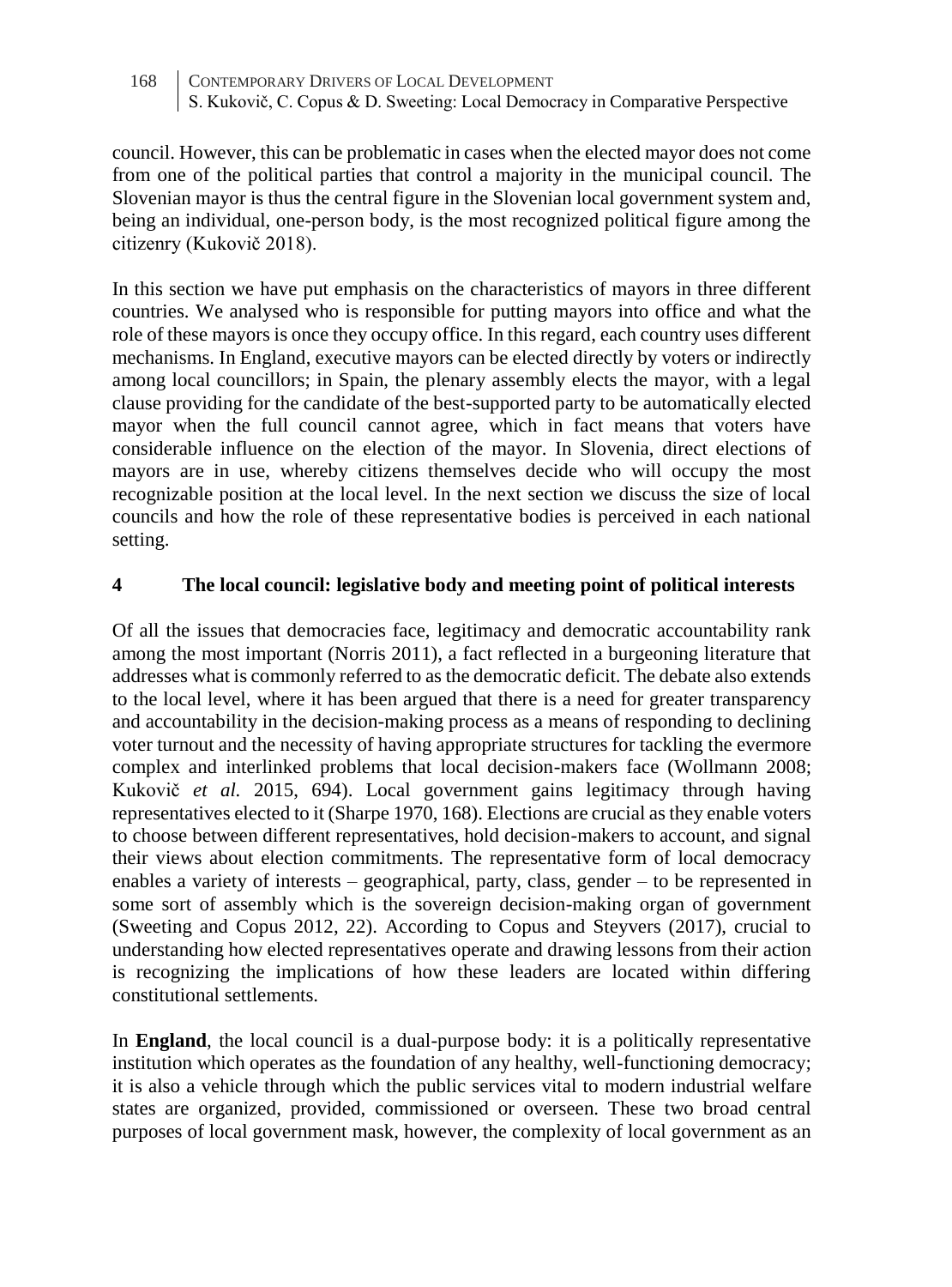organization, but they also capture the two interrelated council worlds that the councillor must navigate. Being a councillor means running, or taking part in the running of, a large, complex, multifaceted organization which has its own separate administrative and managerial structure. The interaction councillors have with the managerial and administrative staff of the council is shaped by the type of councillor they are – leading member, majority group member, opposition member, for example; by the nature of the subject matter being explored – strategic policy issues, casework, ward-based concerns; and by the setting in which the interaction occurs – formal council meeting, informal discussion, or a forum which is external to the council. The council is a politically representative and elected body, and councillors and council meetings are the vehicle for the legitimate expression of the views, opinions and priorities of local citizens (Copus and Wall 2017).

Local government has a legitimate governing role within and across the community. Consequently, it is the setting for political interaction and decision making that reflects the ideological and policy preferences of councillors. Currently, some 92% of principal authority councillors in England are elected as candidates from either the Conservative and Labour Parties or the Liberal Democrats. Party politics looms large in the relationship councillors have with the council. What becomes clear very quickly however, is that parish and town councils are far from party politicized, yet even at the first tier of local government – the parish and town – national political party councillors are found working alongside councillors independent of party. National political parties do not, however, have the penetration into parish government that they do at the principal authority level (Copus and Wall 2017, 16–17).

In most of England, there are two tiers (county and district) with responsibility for services split between the two. County councils cover the entire county area and provide around eighty per cent of services. Within the county, there are several district councils which cover a smaller area and provide more local services. However, London, other metropolitan areas, and some parts of shire England operate under a single-tier council structure.

In total, there are five possible types of local authority in England. These are:

- 1. County councils which cover the whole county and provide eighty percent of services in these areas, including children's services and adult social care.
- 2. District councils which cover a smaller area within a county, providing more local services (such as housing, local planning, waste and leisure but not children's services or adult social care); these can be called district, borough or city councils.
- 3. Unitary authorities referring to just one level of local government responsible for all local services, can also be called a council (e.g. Medway Council), a city council (e.g. Nottingham City Council) or borough council (e.g. Reading Borough Council).
- 4. London boroughs where each of the 32 boroughs is a unitary authority.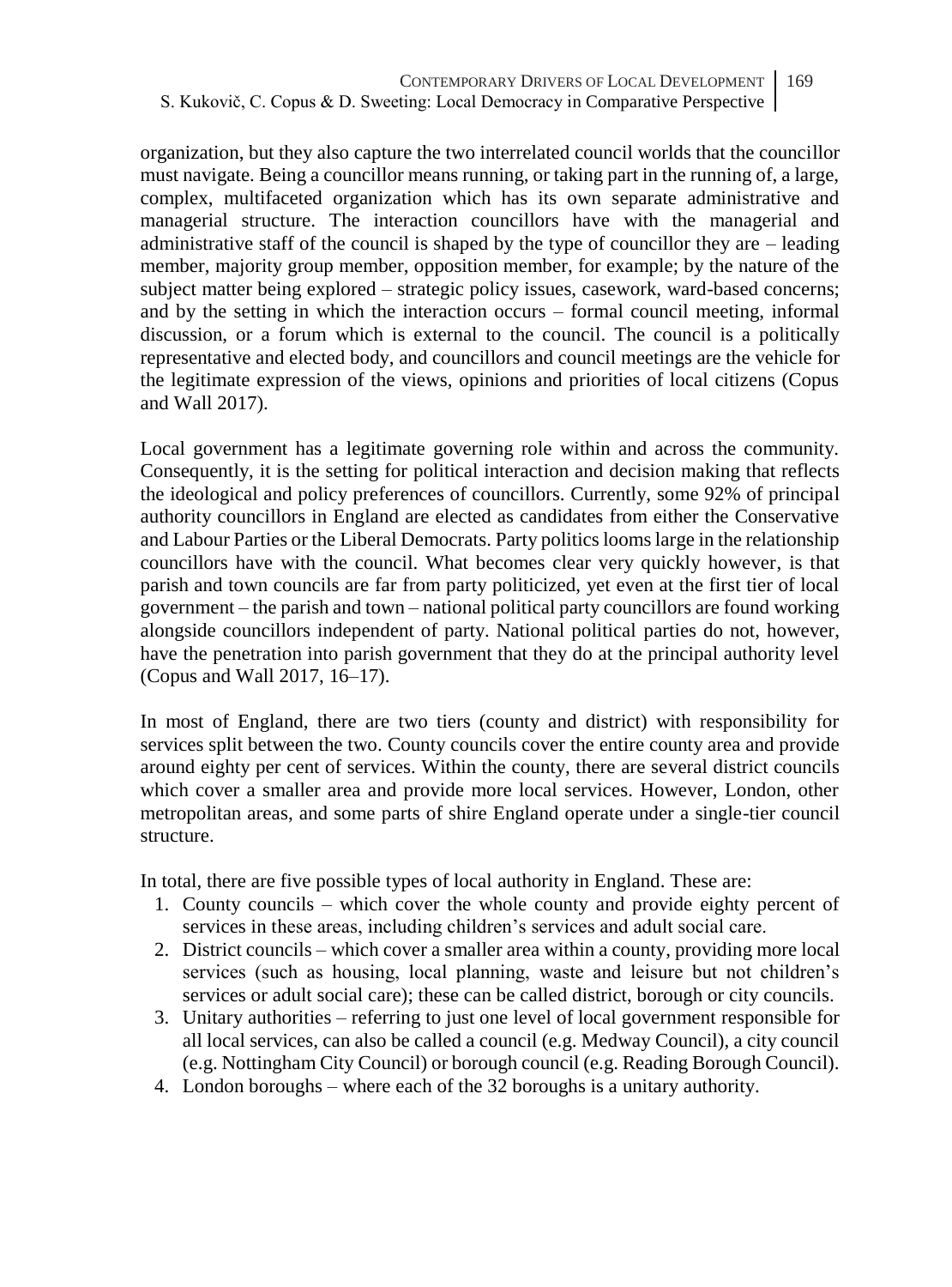- 170 CONTEMPORARY DRIVERS OF LOCAL DEVELOPMENT S. Kukovič, C. Copus & D. Sweeting: Local Democracy in Comparative Perspective
- 5. Metropolitan districts effectively unitary authorities, the name being a relic of past organizational arrangements. These can be called metropolitan boroughs or city councils (LGIU 2018).

There are 352 principal (unitary, upper and second tier) councils in England (27 county councils, 201 district councils, 32 London Boroughs, 36 Metropolitan Boroughs, 55 Unitary authorities; in addition there are two Sui Generis authorities – the City of London Corporation and the Isles of Scilly). Across England there are some 18,000 councillors (LGIU 2018) all elected using the first-past-the-post simple majority system of voting.

In **Spain**, the collective decision-making body (local council) for municipalities is the "*pleno*". This is the plenary, the deliberative body of the Town Hall (the *ayuntamiento*) formed by elected councillors, and presided over by the "*alcalde*" (the mayor).

The members of the local council are directly elected by universal suffrage and according to proportional representation, using the D'Hondt method and a closed list of proportional representation, with a threshold of five percent of valid voters being applied in each local council. Parties not reaching the threshold are not taken into consideration for seat distribution. councillors of municipalities with populations of less than 250 inhabitants are elected under an open list, with electors voting for individual candidates instead of parties. The council is elected every four years, and cannot be dissolved. There is no limit to the number of times councillors may be re-elected. If they die, resign, or are dismissed, the next person on the electoral list of their political party replaces them; therefore, there are no by-elections. The law requires that the council meet in full session at least every three months; either the mayor or one-quarter of all councillors can call extraordinary sessions.

The population of the municipality determines the number of council members; the latter are allocated to municipal councils based on the following scale:

- Less than 100 inhabitants: 3 councillors:
- $\bullet$  100–250: 5 councillors:
- $\bullet$  251–1,000: 7 councillors:
- $1,001-2,000:9$  councillors;
- 2,001–5,000: 11 councillors;
- $5.001 10.000$ : 13 councillors:
- 10,001–20,000: 17 councillors;
- 20,001–50,000: 21 councillors;
- 50,001–100,000: 25 councillors;
- Over  $100,001: + 1$  per  $100,000$  inhabitants or fraction thereof;  $+ 1$  if the total is an even number (Navarro and Sweeting 2013, 3)

The number of councillors and the population do not increase proportionately – the latter rise much more than the former. As the analysis from 2006 in Table 1 shows, about half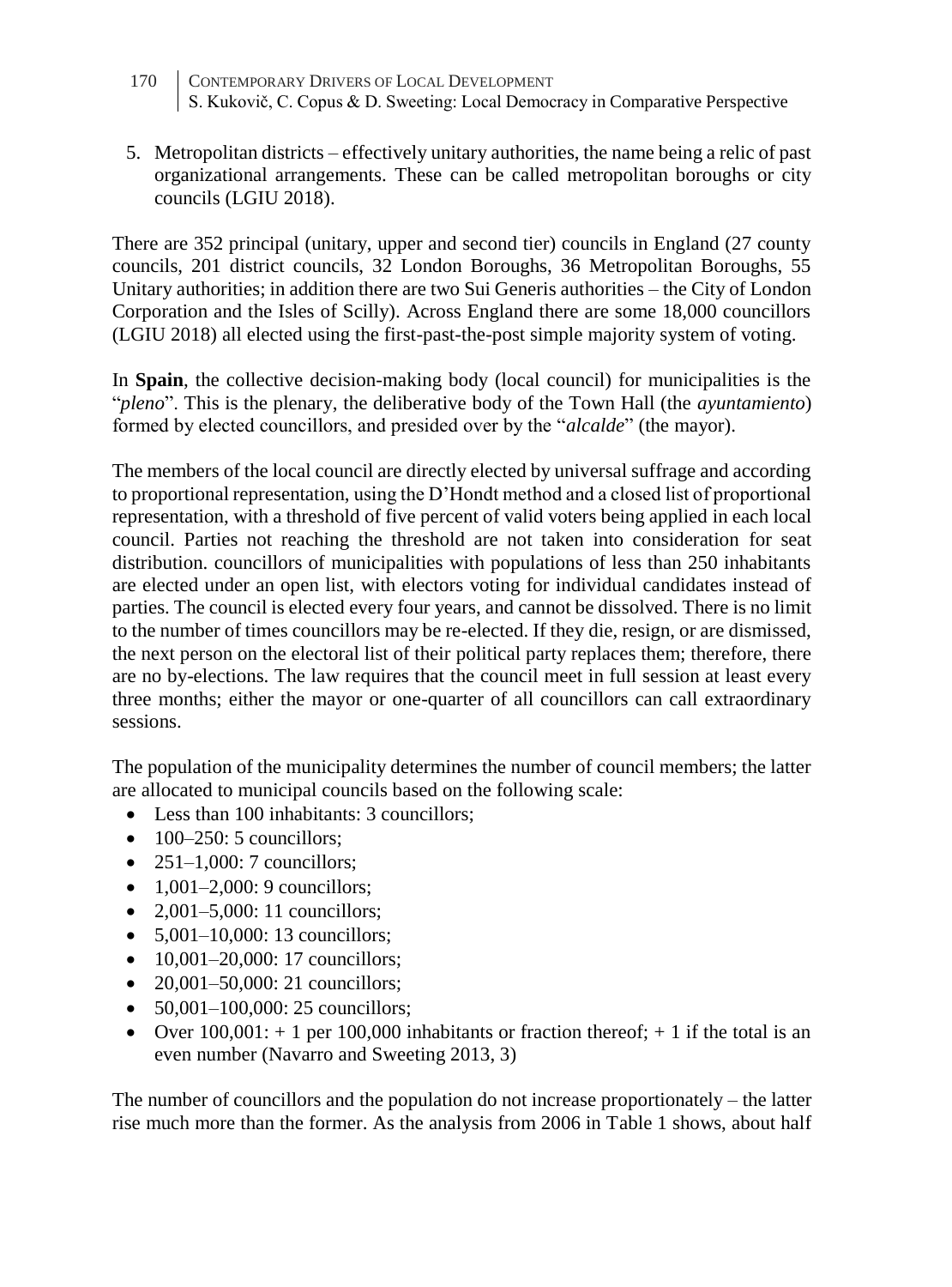of the voting population of Spain live in authorities with more than 50,000 inhabitants each.

| Population size | Number of  | Per cent  | Per cent       | Number of   | Per cent of |
|-----------------|------------|-----------|----------------|-------------|-------------|
| of municipality | voters     | of voters | municipalities | councillors | councillors |
| Up to $250$     | 299,491    | 0.9       | 28.9           | 8.680       | 13.3        |
| inhabitants     |            |           |                |             |             |
| $251 - 5000$    | 5,075,436  | 15.1      | 57.0           | 37.348      | 57.2        |
| 5001-20,000     | 6,718,903  | 20.0      | 10.5           | 12,306      | 18.9        |
| 20,000-50,000   | 4,119,461  | 12.3      | 2.1            | 3.696       | 5.7         |
| Above 50,000    | 17,372,666 | 51.7      | 1.5            | 3,235       | 5.0         |
| Total           | 33,585,957 | 100.0     | 100.0          | 65,265      | 100.2       |

### **Table 1:** Municipalities and councillors in Spain

Source: see Delgado (2006, 166).

At the last local elections in 2015, Spanish voters elected 67,515 councillors in the country's 8,122 municipalities. The smallest have only a handful of residents, whereas the largest, Madrid, has well over three million. Municipalities are financed by grants from upper levels of government, local taxes, and fees and charges, though the weight of public spending is concentrated at regional and national levels (Sweeting 2012). Municipalities with more than 50,000 inhabitants provide a range of services including public transport, waste collection and disposal, street cleaning, leisure facilities, police and fire services – and many larger authorities provide many more services.

The central body of **Slovenian** local government is the municipal council, which is the highest authority for decision-making regarding all matters within the scope of the rights and obligations of the municipality. It is elected in direct, general and free elections, by secret ballot cast by the inhabitants of the municipality, for a term of office lasting four years. Municipal councils are elected at general elections by the citizens of each municipality every four years; both one-round relative majority and proportional electoral systems are in use, the first in smaller municipalities (of up to 3,000 inhabitants) and the latter in all other municipalities, where both the D'Hondt and Hare methods of seat allocation are used. There are 3,369 local councillors in 212 municipal councils across Slovenia.

A municipal council can have from 7 to 45 members, depending on the total number of residents in the municipality. Thus, a municipal council has the following number of members:

- 7–11 municipal councillors for up to 3,000 inhabitants;
- 12–15 municipal councillors for up to 5,000 inhabitants:
- 16–19 municipal councillors for up to 10,000 inhabitants;
- 20–23 municipal councillors for up to 15,000 inhabitants;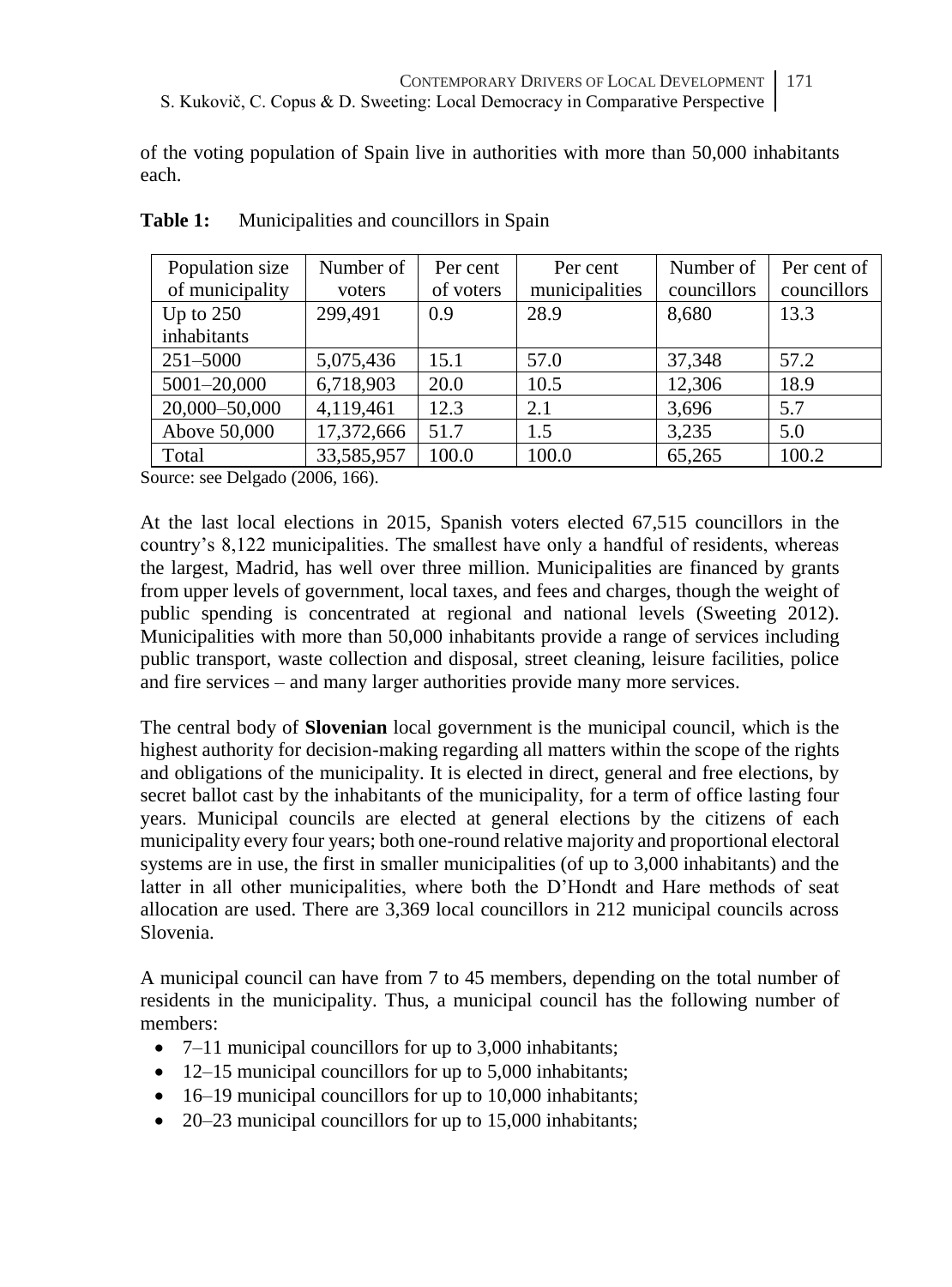- 172 CONTEMPORARY DRIVERS OF LOCAL DEVELOPMENT S. Kukovič, C. Copus & D. Sweeting: Local Democracy in Comparative Perspective
- 24–27 municipal councillors for up to 20,000 inhabitants;
- 28–31 municipal councillors for up to 30,000 inhabitants;
- 32–35 municipal councillors for more than 30,000 inhabitants;
- 36–45 municipal councillors for more than 100,000 inhabitants.

The competences of the municipal council include the following: adoption of the statute of the municipality, of municipal decrees and other municipal legal acts; adoption of spatial and other developmental plans of the municipality; the adoption of the municipal budget and its balance sheet; appointment and dismissal of the members of the supervisory committee and members of commissions and committees of the municipal council; appointment and dismissal of representatives of the municipality in the advisory committee of the head of the administrative unit; and, decision-making concerning the acquisition and alienation of real estate and control over the performance of duties by the mayor, deputy-mayor(s) and the municipal administration – with regard to the implementation of decisions adopted by the municipal council (The Local Self-Government Act 2007, Article 29).

The most important act of general application adopted by the municipal council is the statute that sets out the basic principles for the organization and functioning of the municipality, the creation and authorities of municipal bodies, the organization of the municipal administration and public services, the method of citizen participation in decision-making in the municipality and other issues of common concern in the municipality. The statute is adopted by the municipal council by a two-thirds majority of all members. In addition to the statute, the municipality governs matters within its competence, especially through decrees and ordinances, rules and instructions.

With this section of the chapter we have displayed the complexity and variety in the collective body known as the local council. The analysis shows that local councillors are, according to the concept of representative democracy, directly elected by citizens in all three national settings of local government and have very similar competencies and functions. However, the organization differs among the selected countries and it may be subject to consideration which national settlement ensures better representation of interests and greater legitimacy.

### **5 Conclusion**

The chapter has illustrated the richness of local government systems, as exemplified through an exploration of our three case study countries: England, Spain and Slovenia. We selected these three countries to provide different examples of the issues we wished to explore and because they have emerged and developed from different local government traditions, with Northern and Southern typologies and historical traditions illuminated by England and Spain, and the Slovenian case used to provide a Central Eastern European example. Indeed, Slovenia as a nation did not exist when the Page and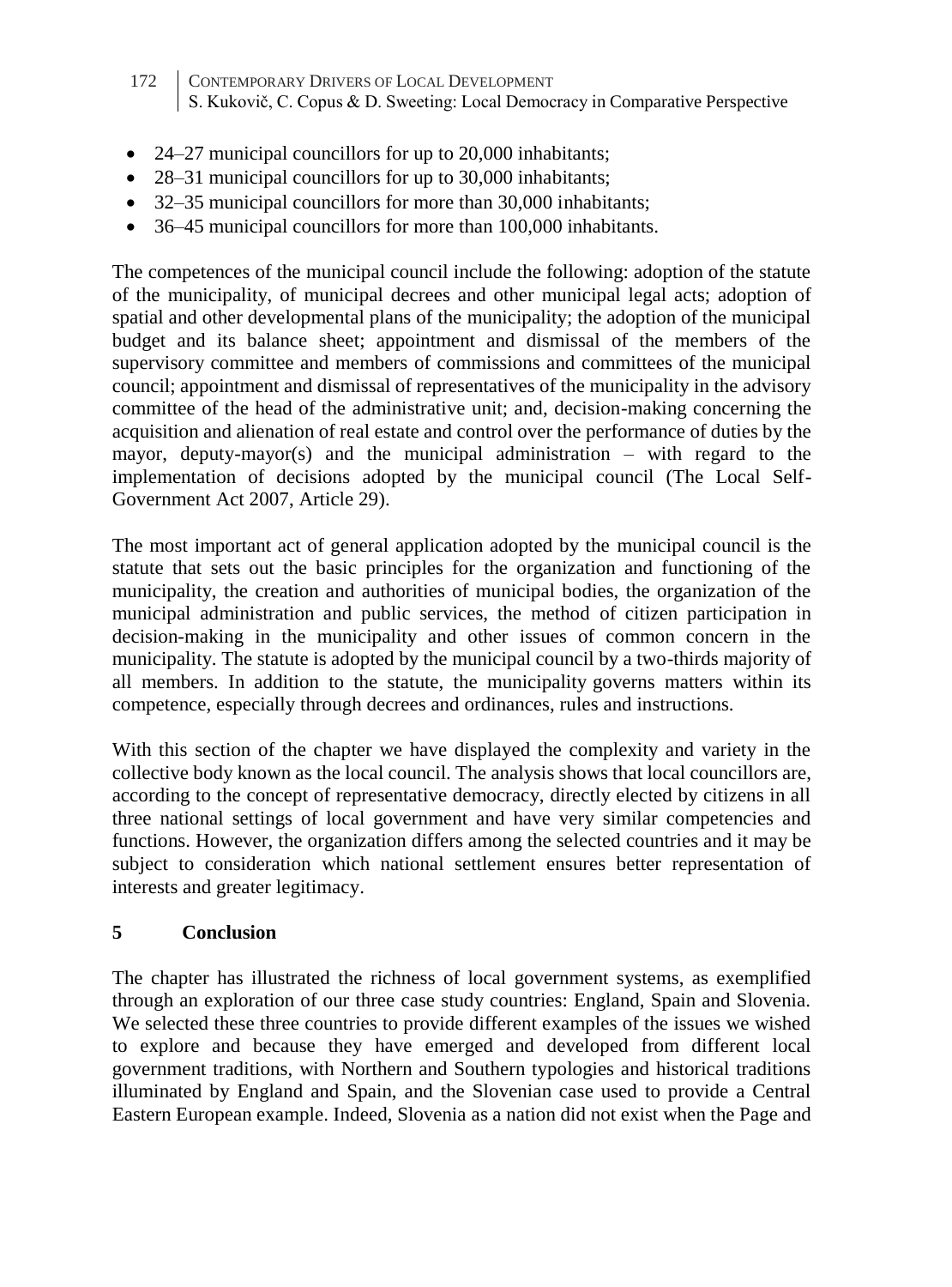Goldsmith typology (1987) was constructed, although it was part of Swianiewicz's (2014) typology.

We have described how local political systems are extremely country- and contextspecific, as would be expected. But such a conclusion does not damage the comparison we have conducted, nor the need to understand and systematize our knowledge about local government systems. This is because there are three primary components of local political systems which cut across systems and national / historical settings. First, decision-making power is given to local elected officials to allow them to fulfil fundamental functions and represent the preferences of citizens in the decision-making process. Second, there is the existence of political, governing, economic, financial, social and technological incentives that encourage local political leaders to represent their constituents. Third, there are mechanisms that hold the local government and its elected and non-elected officials accountable for the appropriate use of their decision-making roles and powers (Boex and Simatupang 2015). The institutional context for the effectiveness of local political systems and local political leadership within which forces of discretion, incentives and accountability interact is provided by (1) the internal political organization of the local government, which means either the separation of powers between councillors and a local political executive and leadership, or a blurred system where the executive is drawn from and responsible to councillors; (2) the manner in which the local executive (mayor) and councillors are elected (including the representation of women and disadvantaged groups); (3) the nature of the political party system and the degree of national or local / regional party control of local government; (4) the vertical separation of powers between types of councils, tiers or other levels of sub-national government; (5) the effective control that the political leadership has over its management team and over local administration at large; and (6) non-electoral aspects of local political participation and accountability.

The idea behind this chapter was to provide insight into local government in different countries and to stimulate thinking about systems, local politics and leadership choices that result in systemic differences (and to explain why these differences emerge and what they mean), and about different conceptualizations of the role, purpose and value of local government within the overall system of government of any one nation. The power and beauty of local government involves its fundamentally different historical trajectories, different traditions and political cultures connected with specific local political development, combined with how broader national developments influence and shape local government and are in turn shaped by local government. Despite the different attitudes towards local democracy that exist among academics, national governments, and national and local politicians, we conclude that while local government is "only local," and as a consequence may be seen by regional, state or central governments as a potential plaything to be reshaped, reorganized and remolded to suit the needs of other tiers of government, it is still an essential part of any modern democratic state. Moreover, we detect that local government is experiencing rehabilitation, rejuvenation and revival due to the fact that citizens in most countries are less than content with their level of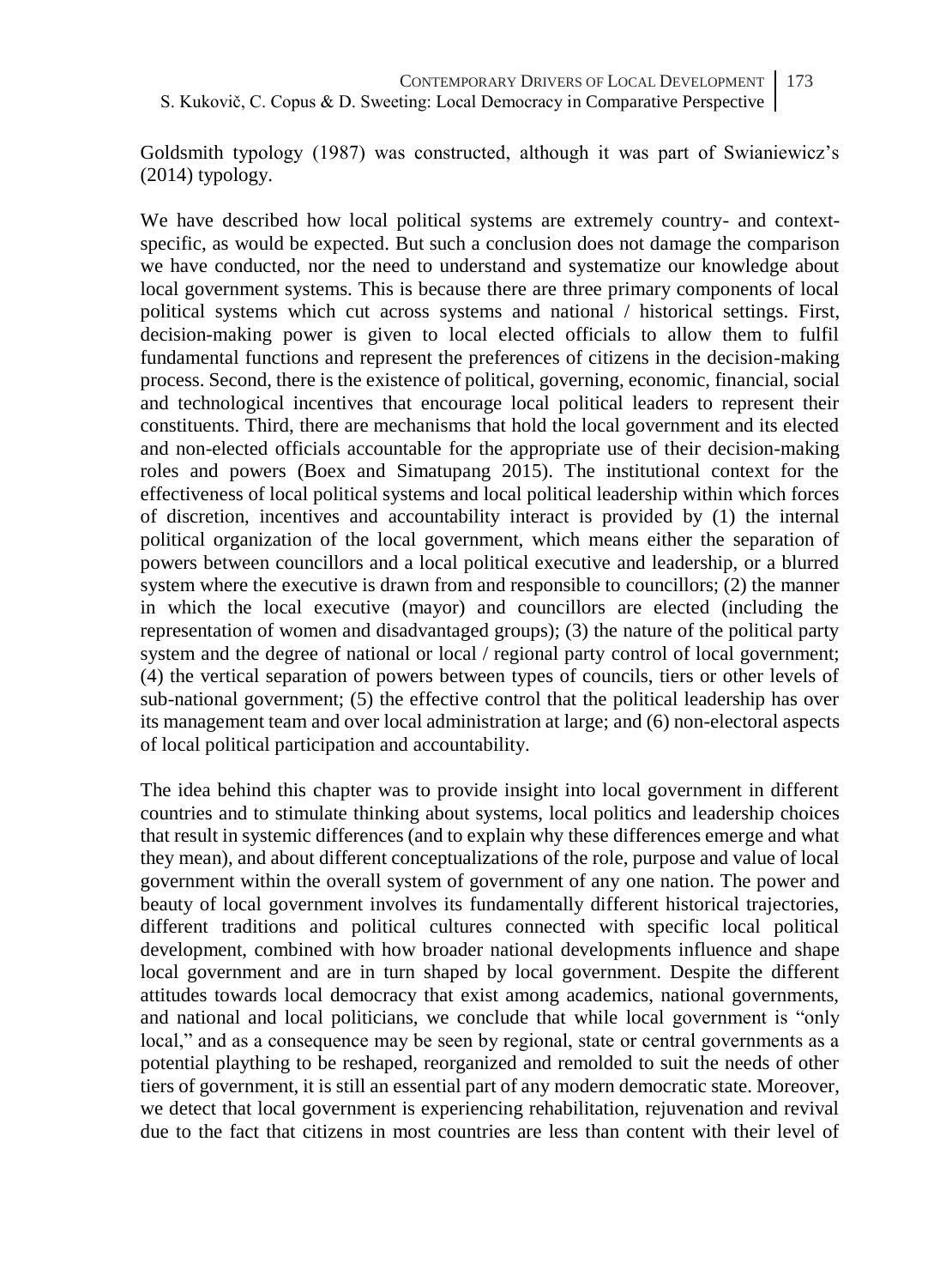inclusion and ability to influence national and supra-national governmental organizations. They are therefore seeking refuge in local democracy as the most basic pillar of democratic representation as well as development in modern society.

#### **Notes:**

 $1$  The differences between the countries in Northern and Southern Europe have their roots in historical development. In the Northern European countries of the eighteenth and nineteenth centuries, the central (state) power did not develop a centralized bureaucracy but, along with local elites, implemented national policies (Page 1991). Education was decentralized – under the jurisdiction of local institutions – and in many countries the Protestant church remained part of the state. Strict and impartially enforced national legislation, as well as a professional and effective civil service, secured the unity of modern statehood. Later, when countries responded to demands for equality, legal entitlement and social security, a social protection system was established whereby local authorities became responsible for social public services. In Southern Europe, a model of the Napoleonic state spread across all modern national countries which led to the development of a unified administration throughout these territories, and education systems being managed directly from the country's capital. The central authority looked at local elites with mistrust and therefore built its own territorial organization with a directly established administrative body. In the twentieth century, social states began to appear in Southern Europe, giving central authorities new competencies (Heinelt and Hlepas 2006, 23–24).

<sup>2</sup> Voting for mayors involves an indirect election except in the "*concejo abierto*" system, where local residents vote for their mayor directly. However, this system operates in very small municipalities only (Ministerio de Administraciones Publicas 2018).

<sup>3</sup> A legal clause provides for the candidate of the most-voted-for party to be automatically elected to the post of mayor in the event that no other candidate gathers an absolute majority of councillor votes.

#### **References:**

- Barber, B. R. (1984) *Strong Democracy. Participatory Politics for a New Age* (Barkeley: University of California Press).
- Beetham, D. & Stoker, G. (1996) Theorising Democracy and Local Government, In: King, D. S. & Stoker, G. (eds.) *Rethinking Local Democracy* (Houndmills: Macmillan Press).
- Boex, J. & Simatupang, R. (2015) *A Comparative Overview of Local Governance Systems in Selected Countries.* LPSI Working Paper – September 2015 (Alexandria: Local Public Sector Initiative/LPS Associates LLC).
- Copus, C. (2006) *Leading the Localities: Executive Mayors in English Local Governance* (Manchester: University Press).
- Copus, C. (2010) English local government: Neither local nor government, In: Swianiewicz, P. (ed.) *Territorial Consolidation Reforms in Europe* (Budapest: OSI/LGI), pp. 95–126.
- Copus, C. (2011) Elected Mayors in English Local Government: Mayoral Leadership and Creating a new Political Dynamic, *Lex Localis – Journal of Local Self-Government,* 9(4), pp. 335–351.
- Copus, C. (2018) Chapter 21: Local government, In: Jones, B., Norton, P. & Daddow, O. (eds.) *Politics UK (Ninth Edition)* (Oxon and New York: Routledge), pp. 484–510.
- Copus, C. & Dadd, M. (2014) It's a proper job': process, people and power in an English city, *Public Money & Management*, 34(5), pp. 323–330.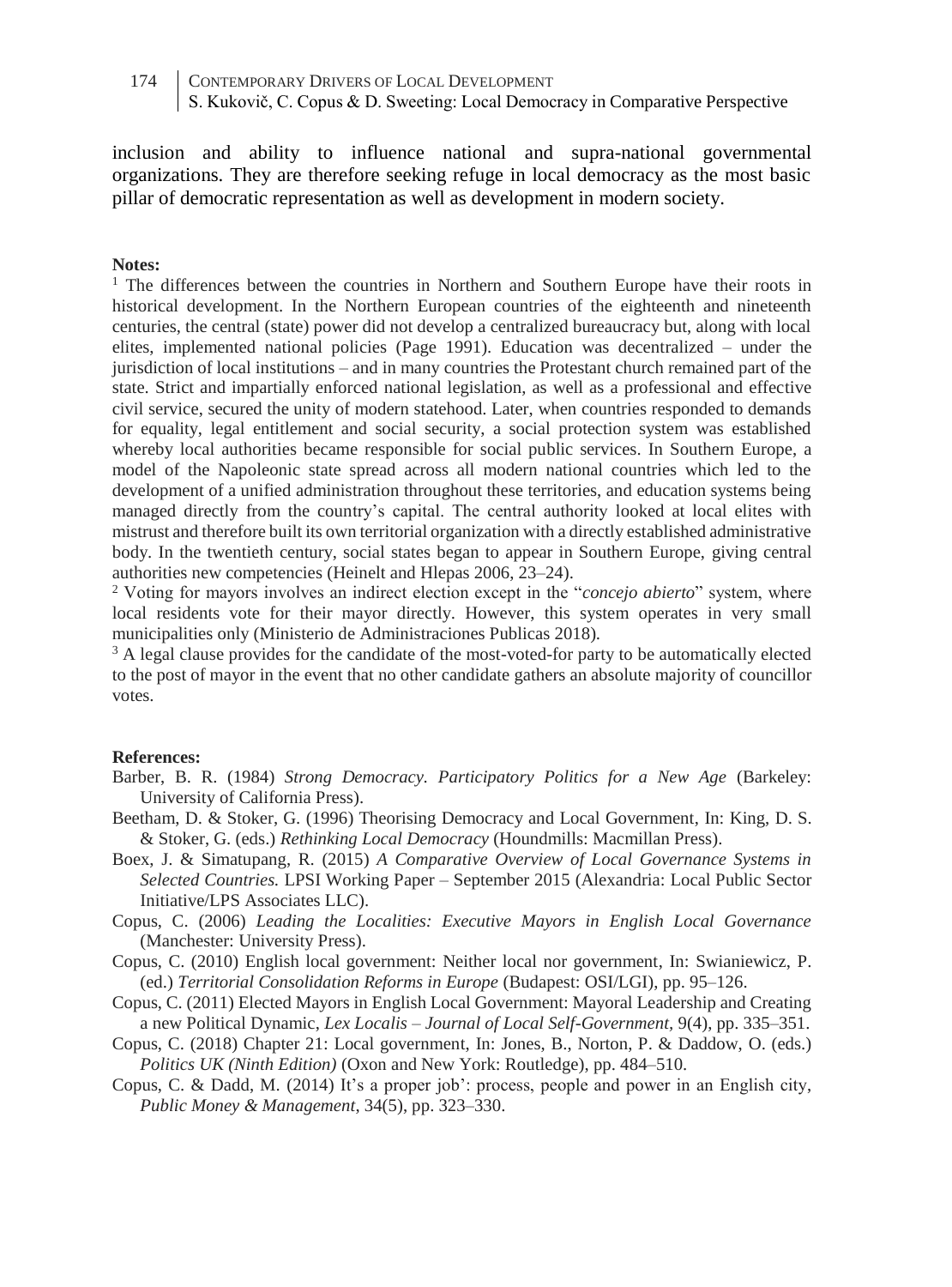- Copus, C. & Steyvers, K. (2017) Local Leadership and Local Self-Government: Avoiding the Abyss, *Lex Localis – Journal of Local Self-Government,* 15(1), pp. 1–18.
- Copus, C. & Wall, R. (2017) *The Voice of the Councillor: Final Report of the De Montfort University and Municipal Journal Councillor Commission* (Leicester: Local Government Research Unit and The Municipal Journal).
- Delgado, I. (2006) Las elecciones municipales de 2003: entre lo local y lo nacional, In: Molins, J. & Oñte, P. (eds.) *Elecciones y comportamiento electoral en la España multinivel* (Madrid: Centro de Investigaciones Sociológicas).
- Denters, B., Goldsmith, M. Ladner, A., Mouritzen, P. E. & Rose, L. E. (2014) *Size and Local Democracy* (Cheltenham and Northampton: Edward Elgar Publishing).
- Farrell, R. B. (1970) *Political Leadership in Eastern Europe and the Soviet Union* (Chicago: Aldine).
- Fenwick, J. & Elcock, H. (2014) Elected Mayors: Leading Locally?, *Local Government Studies,* 40(4), pp. 581–599.
- Haček, M. (2010) Non-partisan local actors as the element of absorbed local democracy?, *Romanian Journal of Political Science,* 10(1), pp. 38–51.
- Haček, M., Kukovič, S. & Brezovšek, M. (2017) *Slovenian Politics and the State* (Lanham, Boulder, New York and London: The Rowman & Littlefield Publishing Group).
- Hambleton, R. & Gross, J. S. (eds.) (2007) *Governing cities in a global era* (Basingstoke: Palgrave).
- Haus, M. & Sweeting, D. (2006) Local Democracy and Political Leadership: Drawing a Map, *Political Studies,* 54(2), pp. 267–288.
- Heinelt, H. & Hlepas, N.-K. (2006) Typologies of Local Government Systems, In: Bäck, H., Heinelt, H. & Magnier, A. (eds.) *The European Mayor, Political Leaders in the Changing Context of Local Democracy* (Wiesbaden: VS Verlag für Sozialwissenschaften), pp. 21–42.
- Hermenier, H. (2009) The Quest for "Perfect Territorial Organisation": Comparison across Europe, *Balancing Democracy, Identity and Efficiency: Changes in local and regional structures in Europe* (Brussels and Paris: Council of European Municipalities and Regions).
- John, P. (2001) *Local Governance in Western Europe* (London: Sage Publications Ltd.).
- Kaučič, I. & Grad, F. (2008) *Ustavna ureditev Slovenije* (Ljubljana: GV Založba).
- Kukovič, S. (2015) *Lokalno politično vodenje: Slovenski župani v primerjalni perspektivi* (Ljubljana: Fakulteta za družbene vede).
- Kukovič, S. (2018) Unique Type of Slovenian Local Leaders Where Executive Mayors have Mediterranean Strength, *Romanian Political Science Review Studia Politica,* 18(2), pp. 173– 192.
- Kukovič, S., Copus, C. Haček, M. & Blair, A. (2015) Direct Mayoral Elections in Slovenia and England: Traditions and Trends Compared, *Lex Localis – Journal of Local Self-Government,* 13 (3), pp. 639–714.
- LGIU (20198) *LGIU The Local Democracy Think Tank* (London: LGIU), available at: https://www.lgiu.org.uk/local-government-facts-and-figures/#how-many-councils-are-there (March 15, 2019).
- Linder, W. & Heierli, C. (1999) Local Governance Compared: Universal Patterns of Democratic Leadership?, In: Jacob, B. M., Linder, W., Nabhoz, R. & Heierli, C. (eds.) *Democracy and Local Governance: Nine Empirical Studies* (Bern: University of Bern, Institute of Political Science), pp. 1–27.
- Magre, J. & Bertrana, X. (2005) Municipal Presidentialism and Democratic Consolidation in Spain', In: Berg, E. & Rao, E. (eds.) *Transforming Local Political Leadership* (Basingstoke: Palgrave), pp. 73–84.